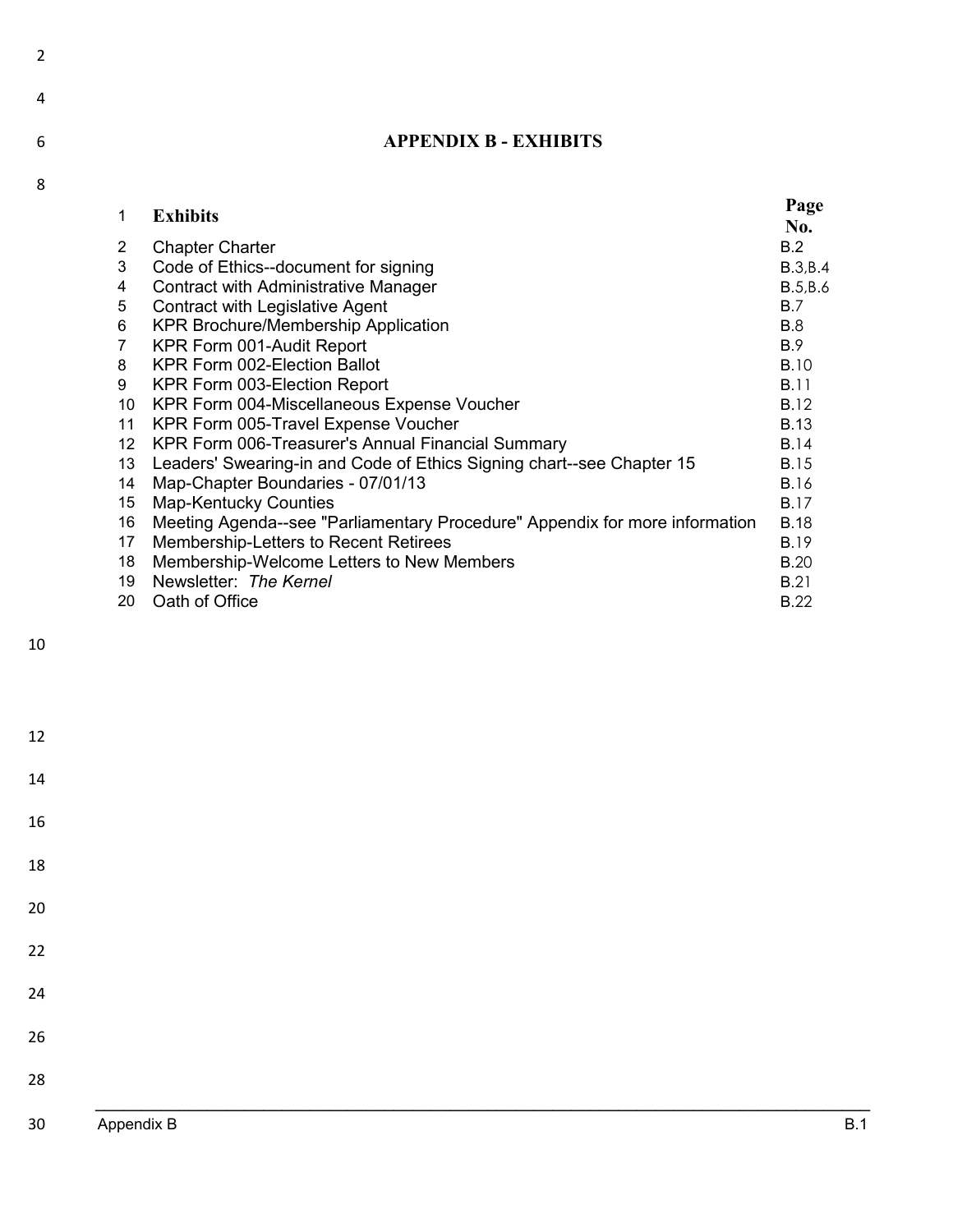| 34       |                                                                                                              |
|----------|--------------------------------------------------------------------------------------------------------------|
| 36       | <b>CHAPTER CHARTER</b>                                                                                       |
| 38       |                                                                                                              |
| 40       | <b>KENTUCKY PUBLIC RETIREES</b><br>P.O. BOX 4082<br>FRANKFORT, KY 40604                                      |
| 42       |                                                                                                              |
|          | Whereas, name of chapter, consisting of list counties covered by chapter counties, has met the               |
| 44       | requirements for a Chapter Charter as specified by the Bylaws and Policies and Procedures of Kentucky Public |
|          | Retirees, Inc.; and                                                                                          |
| 46       |                                                                                                              |
|          | Whereas, In recognition thereof, the Board of Directors, at its meeting on <u>date of meeting</u> , in       |
| 48       | Frankfort, Kentucky, did adopt a motion authorizing the said Chapter to be fully chartered;                  |
|          |                                                                                                              |
| 50       | THEREFORE, BE IT ORDERDED this first day of _____ Month and Year ____ ____<br>Name of Chapter                |
|          |                                                                                                              |
|          | be issued this CHARTER which shall accord to the said Chapter all rights, privileges, and responsibilities   |
| 52       | provided by the Bylaws and Policies and Procedures of this organization.                                     |
|          |                                                                                                              |
| 54       | FOR THE BOARD:                                                                                               |
| 56       |                                                                                                              |
| 58       | <b>Signature of State President</b><br>Date                                                                  |
| 60       | <b>Signature of State Secretary</b><br>Date                                                                  |
| 62       |                                                                                                              |
| 64       |                                                                                                              |
| 66       |                                                                                                              |
| 68       |                                                                                                              |
| 70<br>72 |                                                                                                              |
| 74       |                                                                                                              |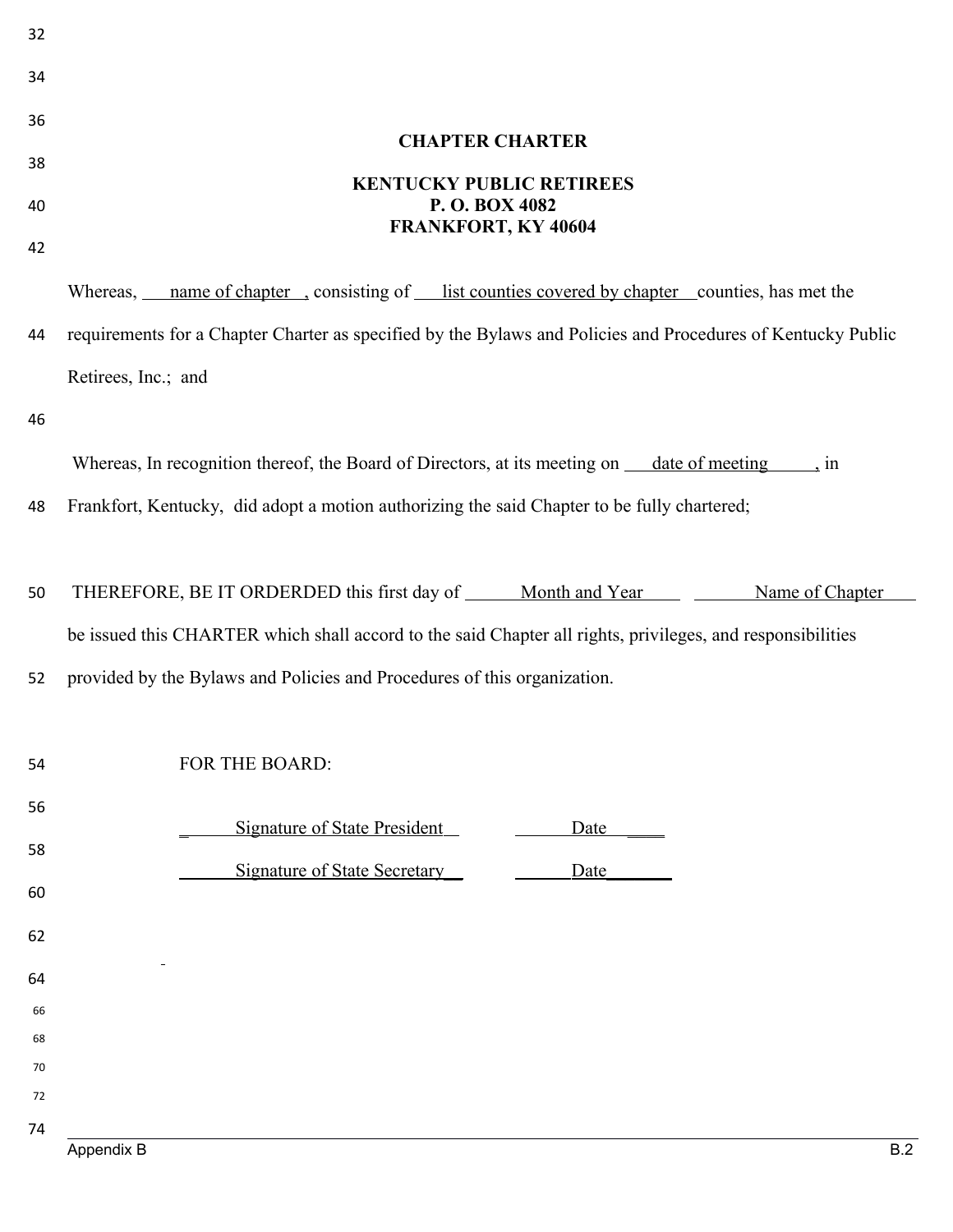| 76  |                                                                                                                                                                                                                                                                                 |
|-----|---------------------------------------------------------------------------------------------------------------------------------------------------------------------------------------------------------------------------------------------------------------------------------|
| 78  |                                                                                                                                                                                                                                                                                 |
| 80  |                                                                                                                                                                                                                                                                                 |
| 82  |                                                                                                                                                                                                                                                                                 |
| 84  | <b>KPR CODE OF ETHICS</b>                                                                                                                                                                                                                                                       |
| 86  | The Code of Ethics of the Kentucky Public Retirees, Inc., is created to establish the ethical standards that                                                                                                                                                                    |
| 88  | govern the conduct of all who serve KPR. It is intended to promote public confidence in the leaders who serve<br>the membership. The provisions of the KPR State Bylaws and Policies and Procedures shall apply to all KPR<br>members chosen to serve in a leadership capacity. |
| 90  |                                                                                                                                                                                                                                                                                 |
| 92  | KPR leaders are sworn in and sign the Code of Ethics form adapted from provisions in the chapter on "Oath of<br>Office; Code of Ethics" and the chart "KPR Leaders' Swearing-in and Code of Ethics Information."                                                                |
| 94  | All leaders agree to:                                                                                                                                                                                                                                                           |
| 96  | -- Follow the KPR State Bylaws and Policies and Procedures.<br>-- Endeavor to ensure that any public statement outside the Board meeting reflects the                                                                                                                           |
| 98  | intent as stated by the Board.<br>-- Endeavor to ensure that our goal to protect our benefits is paramount to all members.                                                                                                                                                      |
| 100 | -- Endeavor to ensure that we are single-minded regarding the protection of our non-<br>partisan status.                                                                                                                                                                        |
| 102 | Further, Presidents of local Chapters, as supported by the locally elected officers of their chapters, agree to:<br>-- Keep all members of their respective Chapters informed of Board actions and                                                                              |
| 104 | plans that affect members.<br>-- Support the State Officers. operating within the Articles of Incorporation, Bylaws,                                                                                                                                                            |
| 106 | rules, and Policies and Procedures of KPR, Inc.<br>-- Take any complaint of State Board policy and/or action(s) first to the State Board                                                                                                                                        |
| 108 | of Directors for possible resolution of disagreements in-house.                                                                                                                                                                                                                 |
| 110 | -- Exercise care not to disclose confidential information, the disclosure of which<br>may be adverse to the interest of KPR; furthermore, not disclose or use                                                                                                                   |
|     | information relating to the business of KPR for personal gain or advantage.                                                                                                                                                                                                     |
| 112 | -- Endeavor to ensure that we are single-minded regarding the protection of our<br>benefits, but to carefully guard against becoming involved in partisan politics                                                                                                              |
| 114 |                                                                                                                                                                                                                                                                                 |
| 116 | All leaders shall refrain from, by themselves or through others, knowingly:                                                                                                                                                                                                     |
| 118 | -- Using or attempting to use their influence in any manner that involves a substantial<br>conflict between their personal and/or private interest and their duties in KPR.                                                                                                     |
| 120 | Using their position or office to obtain financial gain for themselves or any<br>$\overline{\phantom{a}}$<br>member of their family.                                                                                                                                            |
| 122 | Using or attempting to use their official position to secure or create privileges,<br>$--$<br>exemptions, advantages, or treatment for themselves or others in derogation of the interest of KPR at                                                                             |
| 124 | large.                                                                                                                                                                                                                                                                          |
|     | All leaders should employ all means available to avoid all conduct that might in any way lead the general                                                                                                                                                                       |
| 126 | public to conclude they are using their official position to further their personal or private interest.                                                                                                                                                                        |
| 128 |                                                                                                                                                                                                                                                                                 |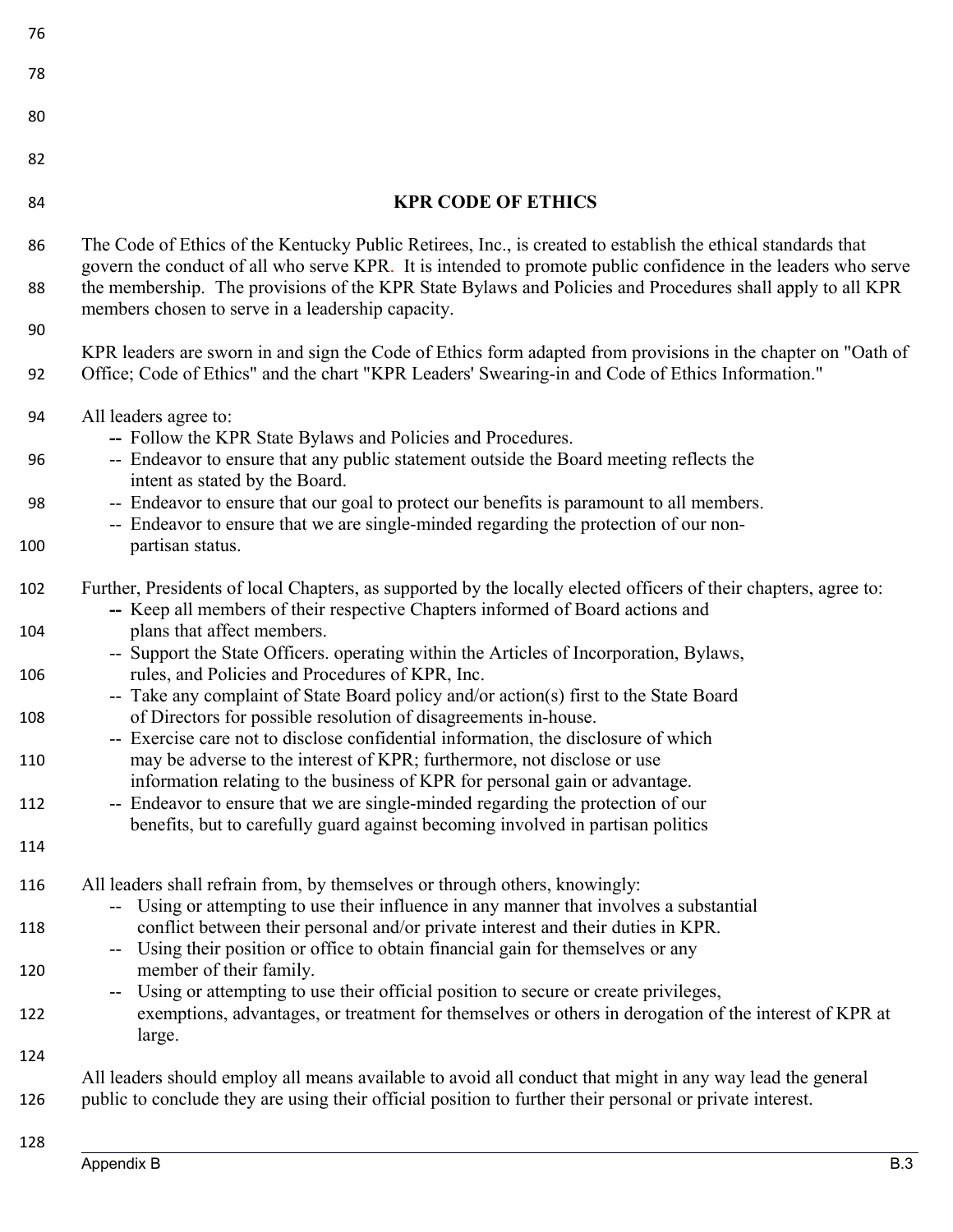| 130 |                                                                                                                                                                                                                                                                                        |       |
|-----|----------------------------------------------------------------------------------------------------------------------------------------------------------------------------------------------------------------------------------------------------------------------------------------|-------|
| 132 |                                                                                                                                                                                                                                                                                        |       |
| 134 | <b>Code of Ethics-Page 2</b>                                                                                                                                                                                                                                                           |       |
| 136 |                                                                                                                                                                                                                                                                                        |       |
| 138 | All meetings shall be public, although permission to speak to the Board by those not a voting member of the<br>Board must be granted in advance of the meeting by the President.                                                                                                       |       |
| 140 | Upon receiving a complaint signed by any person, or upon its own motion, the State Board shall conduct or<br>cause to be conducted a preliminary investigation of any alleged violation of this Code of Ethics. All                                                                    |       |
| 142 | proceedings and records relating to a preliminary investigation shall be held in the strictest of confidence until<br>final determination in made by the State Board.                                                                                                                  |       |
| 146 | If the findings of the preliminary investigation are not sufficient to support the complaint, the investigation<br>shall be immediately terminated and the complainant and the person against whom the allegation was made<br>shall be notified in writing of the results.             |       |
| 150 | If the findings of the preliminary investigation reveal that there is probable cause to believe there has been a<br>violation of the Code of Ethics, the State Board may, in writing, reprimand the alleged violator or remove the<br>member from the office or position she/he holds. |       |
| 152 |                                                                                                                                                                                                                                                                                        |       |
| 154 | I certify that I have read the terms and conditions above and agree to provide by the same.                                                                                                                                                                                            |       |
| 156 |                                                                                                                                                                                                                                                                                        |       |
|     |                                                                                                                                                                                                                                                                                        | Date: |
| 160 |                                                                                                                                                                                                                                                                                        |       |
| 162 | KPR Leadership Position:                                                                                                                                                                                                                                                               |       |
| 164 |                                                                                                                                                                                                                                                                                        |       |
| 166 |                                                                                                                                                                                                                                                                                        |       |
| 168 |                                                                                                                                                                                                                                                                                        |       |
| 170 |                                                                                                                                                                                                                                                                                        |       |
| 172 |                                                                                                                                                                                                                                                                                        |       |
| 174 |                                                                                                                                                                                                                                                                                        |       |
| 176 |                                                                                                                                                                                                                                                                                        |       |
| 178 |                                                                                                                                                                                                                                                                                        |       |
| 180 |                                                                                                                                                                                                                                                                                        |       |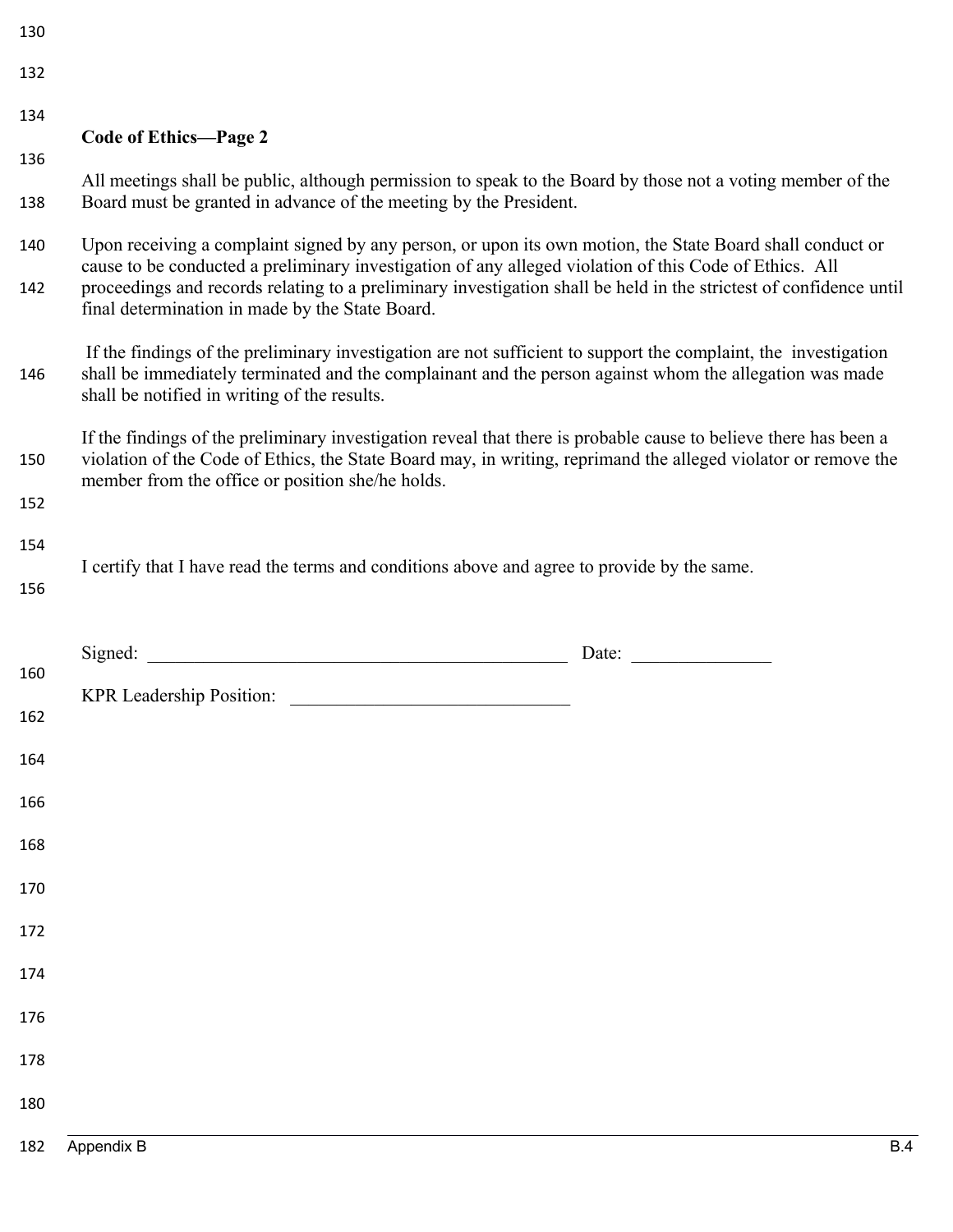| 184        |                                                                                                                                                                                                                                         |
|------------|-----------------------------------------------------------------------------------------------------------------------------------------------------------------------------------------------------------------------------------------|
| 186        |                                                                                                                                                                                                                                         |
| 188        | <b>CONTRACT WITH ADMINISTRATIVE MANAGER</b>                                                                                                                                                                                             |
| 190<br>192 | <b>KENTUCKY PUBLIC RETIREES, INC.</b><br><b>P.O. BOX 4082</b><br><b>FRANKFORT, KENTUCKY 40604</b>                                                                                                                                       |
|            | <b>CONTRACT</b>                                                                                                                                                                                                                         |
| 194        | <b>BETWEEN</b>                                                                                                                                                                                                                          |
| 196<br>198 | AND KENTUCKY PUBLIC RETIREES, INC., P. O. BOX<br>4082, FRANKFORT, KY 40604.                                                                                                                                                             |
| 200        |                                                                                                                                                                                                                                         |
| 202        | This Contract is entered into as of (Date), by and between<br>and Kentucky Public Retirees, Inc. (KPR), a corporation. The Agreement is                                                                                                 |
| 204        | for the Consultants (aka "Administrative Managers") to provide professional services for KPR as set forth in the<br>KPR Policies and Procedures Manual, as adopted/amended<br>(Date)                                                    |
| 206        | <b>TERMS OF CONTRACT</b>                                                                                                                                                                                                                |
| 208        | The term of this Contract will be from the date noted above until (Date)<br>at which time the agreement is subject to renewal for successive terms of one year each.                                                                    |
| 210        | <b>TERMINATION</b>                                                                                                                                                                                                                      |
| 212<br>214 | This Contract may be terminated by either party on provision of a thirty (30) day written notice to the other party,<br>with or without cause.                                                                                          |
| 216        | <b>COMPENSATION</b>                                                                                                                                                                                                                     |
| 218        | Compensation to the Consultants is set at<br>per month, subject to review at the end of each<br>calendar year.                                                                                                                          |
| 220        |                                                                                                                                                                                                                                         |
| 222        | <b>TAXES</b>                                                                                                                                                                                                                            |
| 224        | The Consultants are responsible for the payment of all income, social security, employment related, or other taxes<br>incurred as a result of the performance of the services provided by the Consultants under this Contract.          |
| 226        | <b>EXPENSES</b>                                                                                                                                                                                                                         |
| 228        | Administrative expenses, i.e., postage, ink cartridges for business printer, publishing, printing, stationery, etc., are<br>to be paid by KPR. Such expenses shall include those associated with the Consultants' use of their personal |
| 230        | equipment dedicated primarily to use for KPR's purposes.                                                                                                                                                                                |
| 232        |                                                                                                                                                                                                                                         |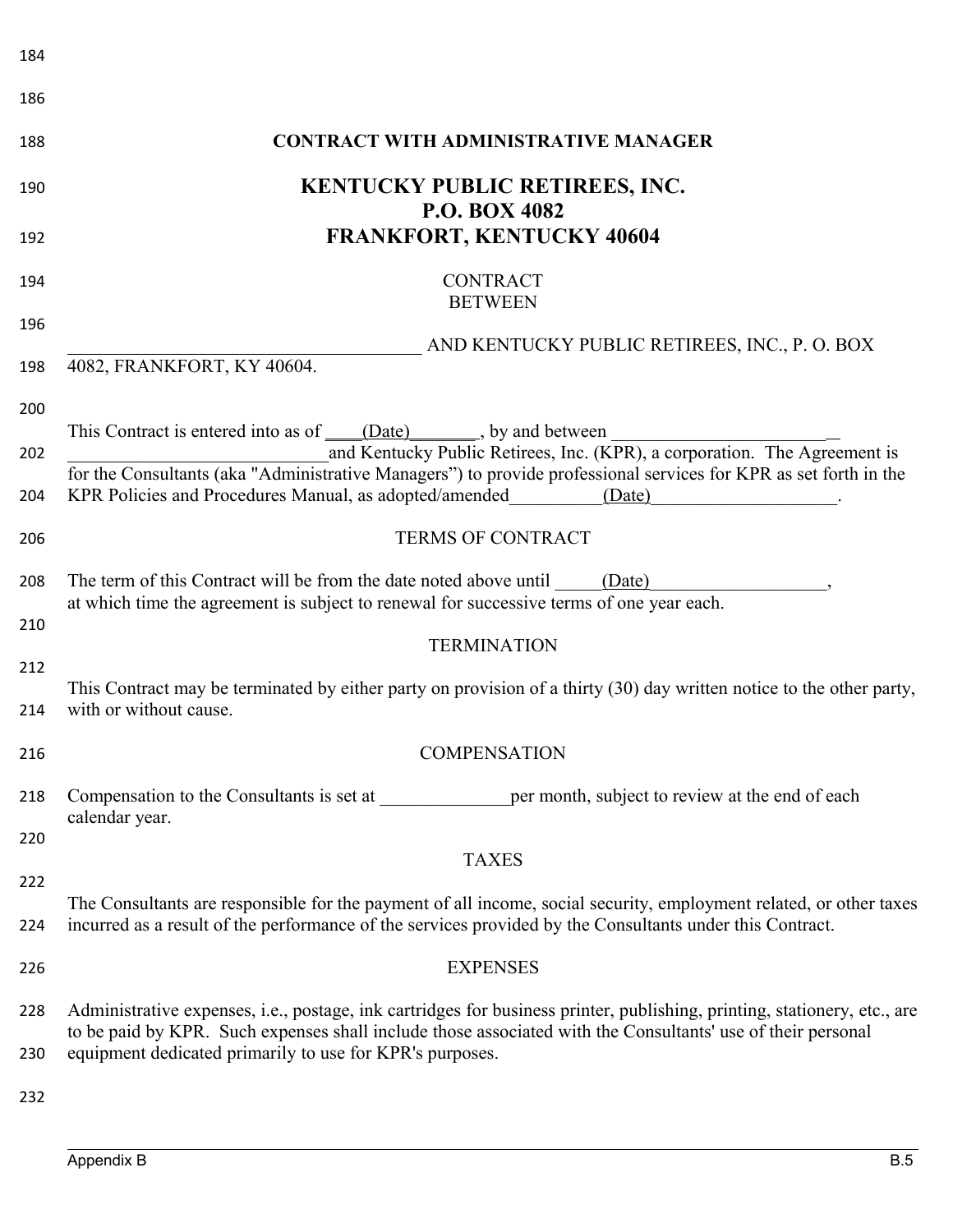| 236        | <b>Contract with Administrative Manager--Page 2</b>                 |                                                                                                                                                                                                                                       |  |
|------------|---------------------------------------------------------------------|---------------------------------------------------------------------------------------------------------------------------------------------------------------------------------------------------------------------------------------|--|
| 238        |                                                                     | <b>REPORTING</b>                                                                                                                                                                                                                      |  |
| 240<br>242 | and the Annual Meeting of KPR in June of each year.                 | The Consultants shall report to the President of KPR and/or to such other officer or person as the President or<br>Board may direct. It is the Consultants' responsibility, unless so excused, to attend the Quarterly Board Meetings |  |
|            |                                                                     |                                                                                                                                                                                                                                       |  |
| 244        |                                                                     | <b>CONFLICTS OF INTEREST</b>                                                                                                                                                                                                          |  |
| 246        | contract, duty, or agreement which may conflict with this Contract. | The Consultants warrant to KPR that, to the best of their knowledge, they are not currently under any existing                                                                                                                        |  |
| 248        |                                                                     |                                                                                                                                                                                                                                       |  |
| 250        |                                                                     | <b>MODIFICATION</b>                                                                                                                                                                                                                   |  |
| 252        | parties.                                                            | No amendment, change, or modification of the Contract shall be valid unless in writing and signed by both                                                                                                                             |  |
| 254        |                                                                     |                                                                                                                                                                                                                                       |  |
| 256        |                                                                     | IN WITNESS WHEREOF: The parties executed this Contract as of the date first above written.                                                                                                                                            |  |
| 258        | <b>CORPORATION:</b>                                                 | KENTUCKY PUBLIC RETIREES, INC.                                                                                                                                                                                                        |  |
|            |                                                                     | President<br>By:                                                                                                                                                                                                                      |  |
| 262        |                                                                     |                                                                                                                                                                                                                                       |  |
| 264        |                                                                     | Date:                                                                                                                                                                                                                                 |  |
| 266        |                                                                     |                                                                                                                                                                                                                                       |  |
| 268        | CONSULTANT/CONSULTANTS:                                             | By: $\qquad \qquad$<br>By:<br>By: $\qquad \qquad$                                                                                                                                                                                     |  |
|            |                                                                     |                                                                                                                                                                                                                                       |  |
| 272        |                                                                     | Date:                                                                                                                                                                                                                                 |  |
| 274        |                                                                     |                                                                                                                                                                                                                                       |  |
| 276        |                                                                     |                                                                                                                                                                                                                                       |  |
| 278        |                                                                     |                                                                                                                                                                                                                                       |  |
| 280        |                                                                     |                                                                                                                                                                                                                                       |  |
| 282        |                                                                     |                                                                                                                                                                                                                                       |  |
| 284        |                                                                     |                                                                                                                                                                                                                                       |  |
| 286        |                                                                     |                                                                                                                                                                                                                                       |  |
|            | Appendix B                                                          | B.6                                                                                                                                                                                                                                   |  |
| 288        |                                                                     |                                                                                                                                                                                                                                       |  |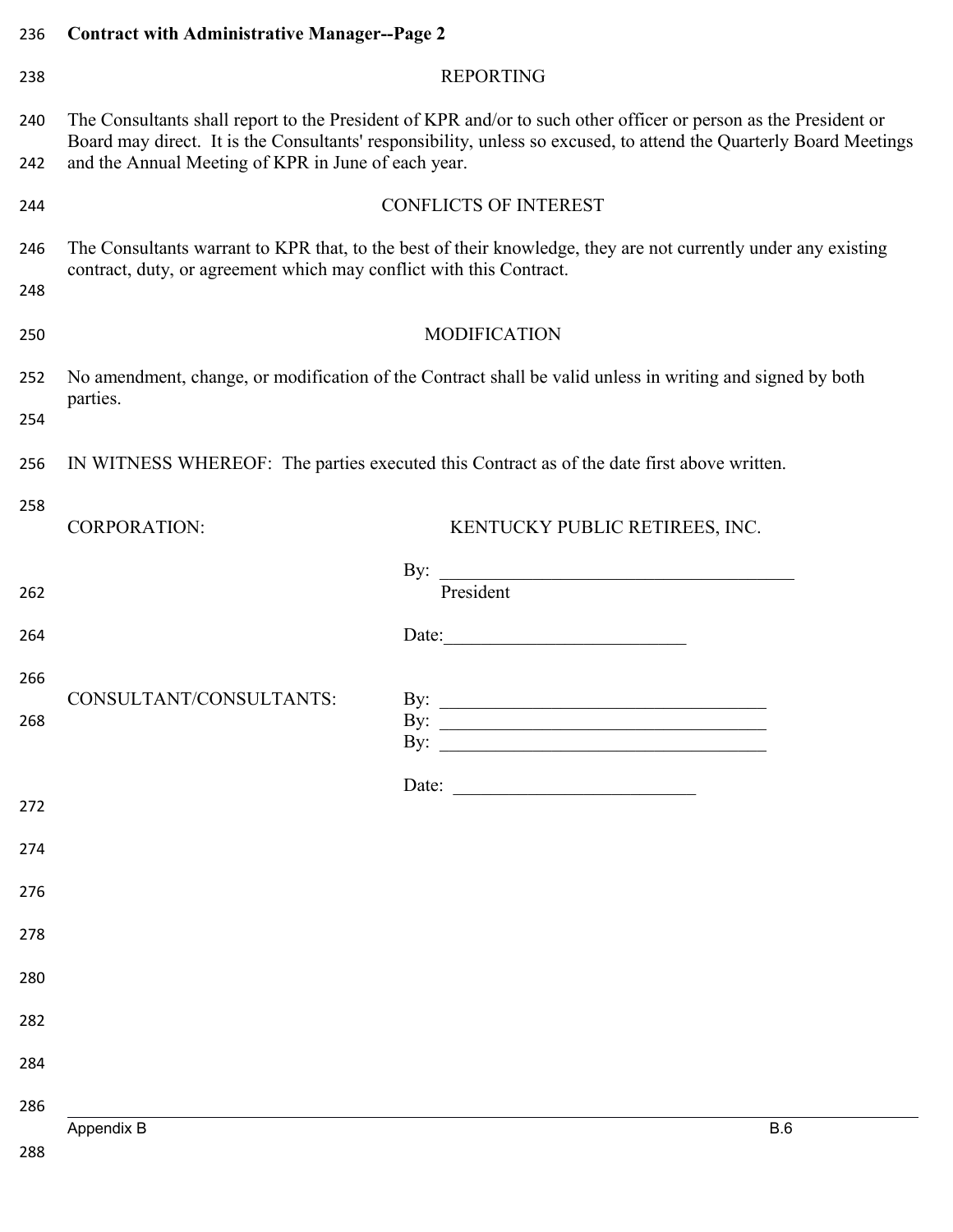| 292 |                                                                                                                                                                                                                                                                                                                                                                                                                                                                                                                                                                                                                                                                                                                                                                                                                                                                                                        |
|-----|--------------------------------------------------------------------------------------------------------------------------------------------------------------------------------------------------------------------------------------------------------------------------------------------------------------------------------------------------------------------------------------------------------------------------------------------------------------------------------------------------------------------------------------------------------------------------------------------------------------------------------------------------------------------------------------------------------------------------------------------------------------------------------------------------------------------------------------------------------------------------------------------------------|
| 294 | <b>CONTRACT WITH LEGISLATIVE AGENT</b>                                                                                                                                                                                                                                                                                                                                                                                                                                                                                                                                                                                                                                                                                                                                                                                                                                                                 |
| 296 | <b>KENTUCKY PUBLIC RETIREES, INC.</b><br><b>P.O. BOX 4082</b>                                                                                                                                                                                                                                                                                                                                                                                                                                                                                                                                                                                                                                                                                                                                                                                                                                          |
| 298 | <b>FRANKFORT, KENTUCKY 40604</b>                                                                                                                                                                                                                                                                                                                                                                                                                                                                                                                                                                                                                                                                                                                                                                                                                                                                       |
| 300 |                                                                                                                                                                                                                                                                                                                                                                                                                                                                                                                                                                                                                                                                                                                                                                                                                                                                                                        |
| 302 | This contract serves to enter into an agreement with<br>Public Retirees, Inc., as a Legislative Agent in the General Assembly, and to register with the Legislative<br>Ethics Commission as such.                                                                                                                                                                                                                                                                                                                                                                                                                                                                                                                                                                                                                                                                                                      |
| 304 |                                                                                                                                                                                                                                                                                                                                                                                                                                                                                                                                                                                                                                                                                                                                                                                                                                                                                                        |
| 306 | and the Kentucky Public Retirees, Inc., have agreed on a fee of \$<br>for<br>the entire session. KPR, Inc., will cover any necessary related costs upon approval of the State Legislative Chair<br>(such as the legislative record, bills, registrations, fees, etc.). The agreed upon fee of \$______ will be paid in                                                                                                                                                                                                                                                                                                                                                                                                                                                                                                                                                                                 |
| 308 | full as soon as possible after the session ends.                                                                                                                                                                                                                                                                                                                                                                                                                                                                                                                                                                                                                                                                                                                                                                                                                                                       |
| 310 |                                                                                                                                                                                                                                                                                                                                                                                                                                                                                                                                                                                                                                                                                                                                                                                                                                                                                                        |
| 312 |                                                                                                                                                                                                                                                                                                                                                                                                                                                                                                                                                                                                                                                                                                                                                                                                                                                                                                        |
| 314 |                                                                                                                                                                                                                                                                                                                                                                                                                                                                                                                                                                                                                                                                                                                                                                                                                                                                                                        |
| 316 |                                                                                                                                                                                                                                                                                                                                                                                                                                                                                                                                                                                                                                                                                                                                                                                                                                                                                                        |
| 318 | Legislative Agent<br>State President, KPR, Inc.                                                                                                                                                                                                                                                                                                                                                                                                                                                                                                                                                                                                                                                                                                                                                                                                                                                        |
| 320 | Date: $\frac{1}{\sqrt{1-\frac{1}{2}} \cdot \frac{1}{2} \cdot \frac{1}{2} \cdot \frac{1}{2} \cdot \frac{1}{2} \cdot \frac{1}{2} \cdot \frac{1}{2} \cdot \frac{1}{2} \cdot \frac{1}{2} \cdot \frac{1}{2} \cdot \frac{1}{2} \cdot \frac{1}{2} \cdot \frac{1}{2} \cdot \frac{1}{2} \cdot \frac{1}{2} \cdot \frac{1}{2} \cdot \frac{1}{2} \cdot \frac{1}{2} \cdot \frac{1}{2} \cdot \frac{1}{2} \cdot \frac{1}{2} \cdot \frac{1}{2} \cdot \frac{1}{2}$<br>Date: $\frac{1}{\sqrt{1-\frac{1}{2}} \cdot \frac{1}{2} \cdot \frac{1}{2} \cdot \frac{1}{2} \cdot \frac{1}{2} \cdot \frac{1}{2} \cdot \frac{1}{2} \cdot \frac{1}{2} \cdot \frac{1}{2} \cdot \frac{1}{2} \cdot \frac{1}{2} \cdot \frac{1}{2} \cdot \frac{1}{2} \cdot \frac{1}{2} \cdot \frac{1}{2} \cdot \frac{1}{2} \cdot \frac{1}{2} \cdot \frac{1}{2} \cdot \frac{1}{2} \cdot \frac{1}{2} \cdot \frac{1}{2} \cdot \frac{1}{2} \cdot \frac{1}{2}$ |
|     |                                                                                                                                                                                                                                                                                                                                                                                                                                                                                                                                                                                                                                                                                                                                                                                                                                                                                                        |
| 322 |                                                                                                                                                                                                                                                                                                                                                                                                                                                                                                                                                                                                                                                                                                                                                                                                                                                                                                        |
| 324 |                                                                                                                                                                                                                                                                                                                                                                                                                                                                                                                                                                                                                                                                                                                                                                                                                                                                                                        |
| 326 |                                                                                                                                                                                                                                                                                                                                                                                                                                                                                                                                                                                                                                                                                                                                                                                                                                                                                                        |
| 328 |                                                                                                                                                                                                                                                                                                                                                                                                                                                                                                                                                                                                                                                                                                                                                                                                                                                                                                        |
| 330 |                                                                                                                                                                                                                                                                                                                                                                                                                                                                                                                                                                                                                                                                                                                                                                                                                                                                                                        |
| 332 |                                                                                                                                                                                                                                                                                                                                                                                                                                                                                                                                                                                                                                                                                                                                                                                                                                                                                                        |
| 334 |                                                                                                                                                                                                                                                                                                                                                                                                                                                                                                                                                                                                                                                                                                                                                                                                                                                                                                        |
| 336 |                                                                                                                                                                                                                                                                                                                                                                                                                                                                                                                                                                                                                                                                                                                                                                                                                                                                                                        |
| 338 | Appendix B<br>B.7                                                                                                                                                                                                                                                                                                                                                                                                                                                                                                                                                                                                                                                                                                                                                                                                                                                                                      |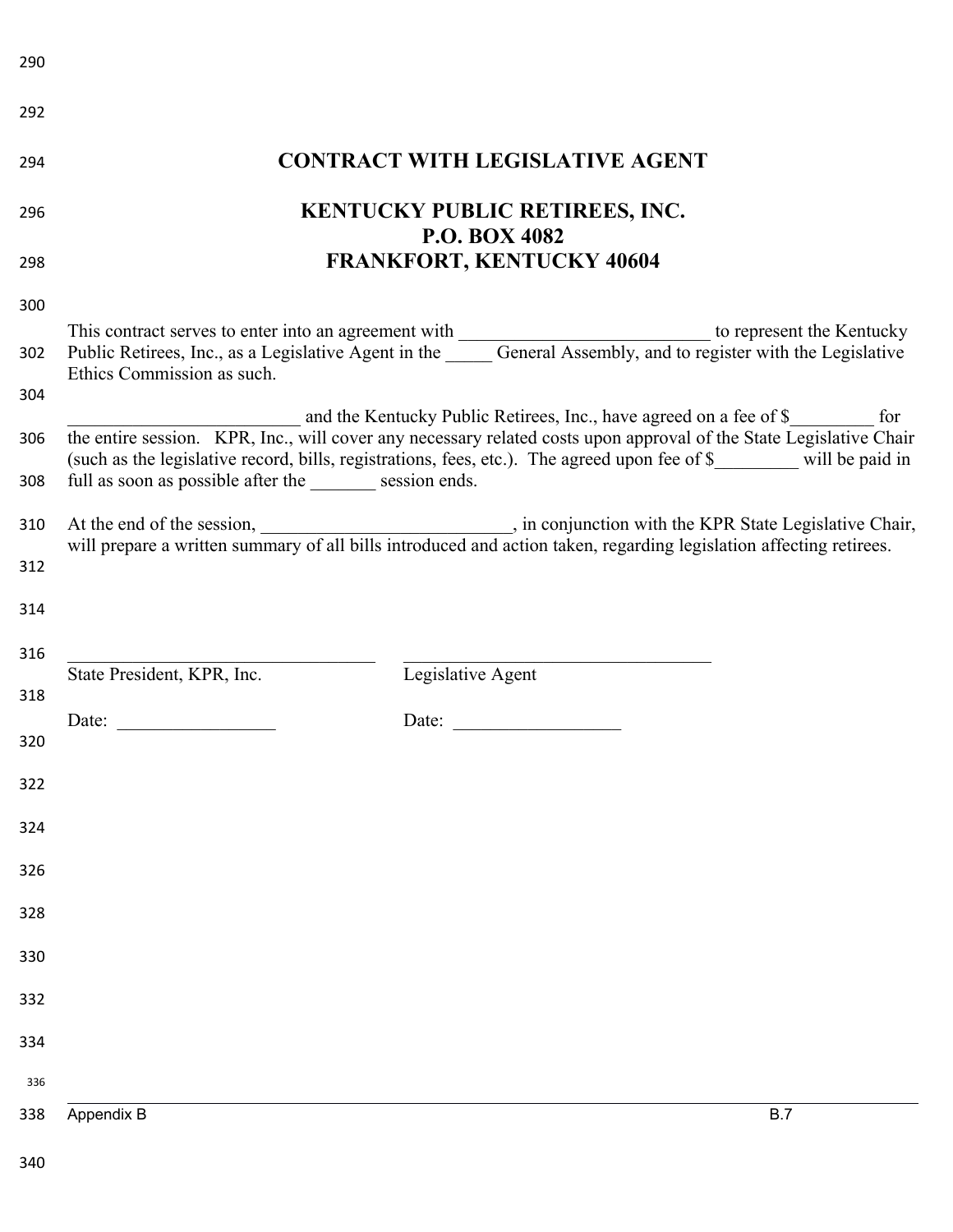| 342 |                                                                                                                                                           | <b>AUDIT REPORT</b>                                                                                                                                                                                                                                                                                                 |                                   |
|-----|-----------------------------------------------------------------------------------------------------------------------------------------------------------|---------------------------------------------------------------------------------------------------------------------------------------------------------------------------------------------------------------------------------------------------------------------------------------------------------------------|-----------------------------------|
| 344 |                                                                                                                                                           | <b>KENTUCKY PUBLIC RETIREES, INC.</b>                                                                                                                                                                                                                                                                               |                                   |
| 346 | <b>STATE OR CHAPTER AUDITED</b>                                                                                                                           | STATE OR CHAPTER AUDITED<br>CALENDAR YEAR _______ JANUARY 1, ______ THROUGH DECEMBER 31, _______                                                                                                                                                                                                                    |                                   |
| 348 |                                                                                                                                                           |                                                                                                                                                                                                                                                                                                                     |                                   |
| 350 |                                                                                                                                                           | This audit includes a review of the financial records submitted by the above as required by the KPR rules.                                                                                                                                                                                                          |                                   |
|     |                                                                                                                                                           | Purpose of the audit is to review the financial records to confirm completeness and accuracy of the records, to<br>determine if income is properly accounted for, and to determine if disbursements have been made in accordance                                                                                    |                                   |
|     |                                                                                                                                                           | with the KPR Bylaws and/or any special authorizations made. A yes or no answer may be given for each<br>question. Additional comments and recommendations pertinent to any question may be provided in the space<br>provided below or on a separate page. When completed, please send to the KPR State Audit Chair. |                                   |
|     |                                                                                                                                                           | 1. Have adequate records been submitted to perform an audit? (All deposits, bank statements,                                                                                                                                                                                                                        |                                   |
|     | canceled checks, invoices, receipts, expense vouchers, and other records)                                                                                 |                                                                                                                                                                                                                                                                                                                     | YES or NO                         |
|     |                                                                                                                                                           | 2. Do the records show all income/receipts; adequately describe each source of income                                                                                                                                                                                                                               |                                   |
|     |                                                                                                                                                           | in treasurer's ledger or monthly reports; and, show timely deposits of receipts?                                                                                                                                                                                                                                    | YES or NO                         |
|     | 3. Have unusual expenditures or special authorizations (donations, speaker fees,                                                                          |                                                                                                                                                                                                                                                                                                                     |                                   |
|     |                                                                                                                                                           | outings, awards, etc.) been documented by copy of minutes approving the payment OR<br>by memorandum approved by the president explaining the action and payment?                                                                                                                                                    | YES or NO                         |
|     |                                                                                                                                                           | 4. Are all expenses/disbursements documented by invoice, receipt, expense voucher, copy of                                                                                                                                                                                                                          |                                   |
|     | minutes, or memorandum?                                                                                                                                   |                                                                                                                                                                                                                                                                                                                     | YES or NO                         |
|     | 5. Did the treasurer reimburse him/herself for any expenditure?                                                                                           |                                                                                                                                                                                                                                                                                                                     | YES or NO                         |
|     |                                                                                                                                                           | If so, did the chapter president also endorse the check, the receipt, or a brief memo showing                                                                                                                                                                                                                       |                                   |
|     |                                                                                                                                                           | approval (in any chapter that does not routinely require two signatures on all checks)?<br>6. Are expense vouchers properly documented in accordance with the KPR Manual section on                                                                                                                                 | YES or NO                         |
|     | "Reimbursement Procedures"?                                                                                                                               |                                                                                                                                                                                                                                                                                                                     | YES or NO                         |
|     | 7. Are there any problems with accuracy as to the numbers and balances?<br>8. Following the audit, were the records returned to the respective treasurer? |                                                                                                                                                                                                                                                                                                                     | YES or NO<br>YES or NO            |
|     |                                                                                                                                                           |                                                                                                                                                                                                                                                                                                                     |                                   |
|     | Beginning Balance All Accounts __________                                                                                                                 | <b>Total Annual Income</b>                                                                                                                                                                                                                                                                                          |                                   |
|     | <b>Total Disbursements</b>                                                                                                                                | Ending Balance All Accounts                                                                                                                                                                                                                                                                                         |                                   |
|     | <u> 1989 - Johann Stoff, amerikansk politiker (d. 1989)</u>                                                                                               | Additional Comments and/or Recommendations (Include question number before each remark)                                                                                                                                                                                                                             |                                   |
|     | <u> 1989 - Johann Stoff, amerikansk politiker (d. 1989)</u>                                                                                               |                                                                                                                                                                                                                                                                                                                     |                                   |
|     |                                                                                                                                                           |                                                                                                                                                                                                                                                                                                                     |                                   |
|     |                                                                                                                                                           | AUDIT REPORT PREPARED BY (signature)                                                                                                                                                                                                                                                                                |                                   |
|     | $\overline{\text{DATE}}$                                                                                                                                  |                                                                                                                                                                                                                                                                                                                     |                                   |
|     | Appendix B                                                                                                                                                |                                                                                                                                                                                                                                                                                                                     | <b>KPR Form 001</b><br><b>B.9</b> |
|     |                                                                                                                                                           |                                                                                                                                                                                                                                                                                                                     |                                   |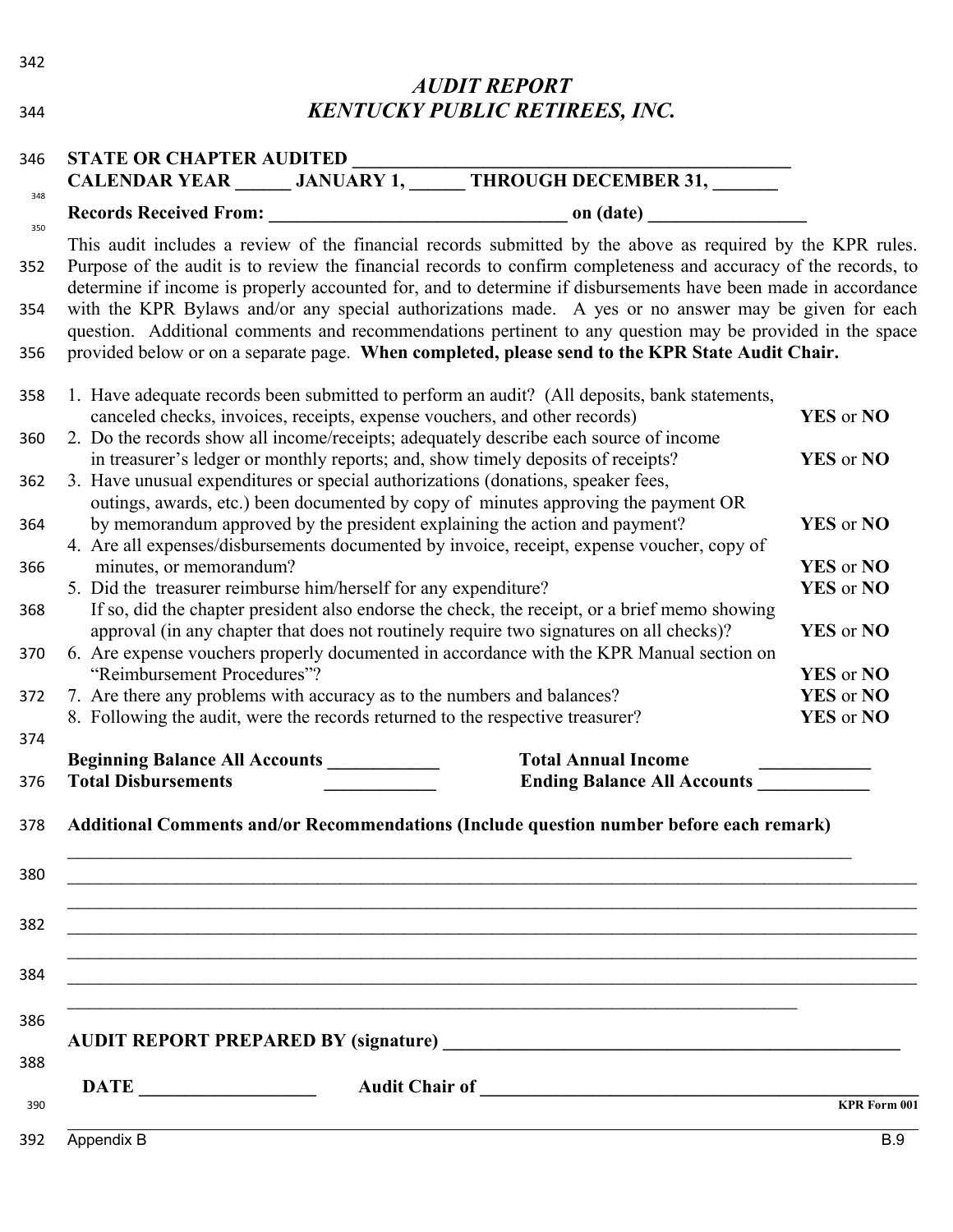|     |                       |                                                                                           | Ballot No. (optional) |                     |           |
|-----|-----------------------|-------------------------------------------------------------------------------------------|-----------------------|---------------------|-----------|
| 394 |                       | <b>KENTUCKY PUBLIC RETIREES ELECTION BALLOT</b>                                           |                       |                     |           |
| 396 |                       | Officers will serve from July 1, 20 to June 30, 20                                        |                       |                     |           |
| 398 | counted.              | Please mail back promptly. The ballot must be received by May 15, 20, in order to be      |                       |                     |           |
| 400 | <b>Mail to:</b>       |                                                                                           |                       |                     |           |
| 402 |                       | <b>Kentucky Public Retirees</b><br>P.O. Box 4082                                          |                       |                     |           |
|     |                       | Frankfort, KY 40604                                                                       |                       |                     |           |
| 404 |                       |                                                                                           |                       |                     |           |
|     |                       | Vote by check mark in the check box for the nominated candidate or indicate your write-in |                       |                     |           |
| 406 |                       | candidate in the line provided and place a check mark in the check box.                   |                       |                     |           |
| 408 | President             |                                                                                           |                       |                     |           |
|     |                       | (Name of Nominee):                                                                        |                       | ◒                   | (Write-   |
| 410 |                       |                                                                                           | $\bullet$             |                     |           |
|     | <b>Vice President</b> |                                                                                           |                       |                     |           |
| 412 |                       |                                                                                           |                       |                     | (Write-in |
|     |                       |                                                                                           | $\bullet$             |                     |           |
| 414 |                       |                                                                                           |                       |                     |           |
|     | Secretary             |                                                                                           |                       |                     |           |
| 416 |                       |                                                                                           |                       |                     |           |
|     |                       |                                                                                           |                       |                     |           |
| 418 |                       |                                                                                           |                       |                     |           |
|     | Treasurer             |                                                                                           |                       |                     |           |
| 420 |                       | (Name of Nominee):                                                                        |                       |                     | (Write-in |
|     | Candidate):           |                                                                                           | $\bullet$             |                     |           |
| 422 |                       |                                                                                           |                       |                     |           |
| 424 |                       | Brief biographical paragraphs for candidates are included on the reverse side             |                       |                     |           |
|     | of this ballot.       |                                                                                           |                       |                     |           |
| 426 |                       |                                                                                           |                       |                     |           |
| 428 |                       |                                                                                           |                       |                     |           |
|     |                       |                                                                                           |                       | <b>KPR Form 002</b> |           |
| 430 |                       |                                                                                           |                       |                     |           |
| 432 |                       |                                                                                           |                       |                     |           |
|     | Appendix B            |                                                                                           |                       | <b>B.10</b>         |           |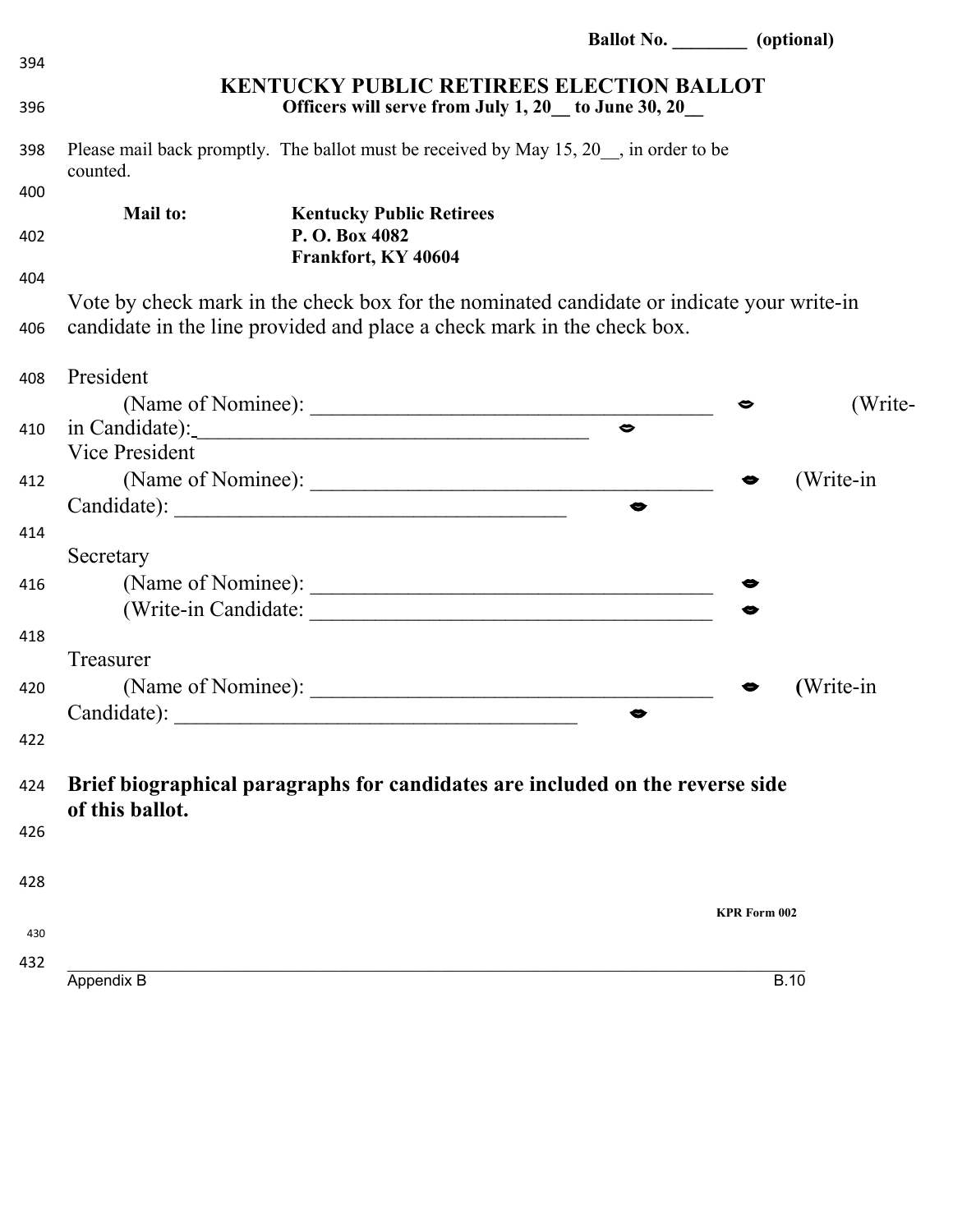| 436 | <b>KENTUCKY PUBLIC RETIREES ELECTION REPORT</b>                                       |
|-----|---------------------------------------------------------------------------------------|
|     | Officers will serve from July 1, 20 __, to June 30, 20 __                             |
| 438 |                                                                                       |
|     |                                                                                       |
| 440 |                                                                                       |
|     | President                                                                             |
| 442 |                                                                                       |
|     |                                                                                       |
| 444 |                                                                                       |
|     |                                                                                       |
| 446 |                                                                                       |
|     |                                                                                       |
| 448 | <b>Vice President</b>                                                                 |
|     |                                                                                       |
| 450 |                                                                                       |
|     |                                                                                       |
| 452 |                                                                                       |
|     |                                                                                       |
|     | Secretary                                                                             |
| 456 |                                                                                       |
|     |                                                                                       |
| 458 | <u>and the state</u>                                                                  |
|     |                                                                                       |
| 460 |                                                                                       |
|     |                                                                                       |
| 462 | <b>Treasurer</b>                                                                      |
|     |                                                                                       |
| 464 |                                                                                       |
|     |                                                                                       |
| 466 |                                                                                       |
|     |                                                                                       |
| 468 |                                                                                       |
| 470 |                                                                                       |
|     | Administrative Manager Signature<br>Date Signed                                       |
| 472 |                                                                                       |
|     |                                                                                       |
| 474 | Chair, Election Committee<br>Member, Election Committee<br>Member, Election Committee |
|     |                                                                                       |
| 476 |                                                                                       |
|     | Date Committee Signed                                                                 |
|     | <b>Notes:</b>                                                                         |
| 480 | 1. The administrative manager records the results of his count on this form and signs |
|     | and dates it.                                                                         |
| 482 | 2. The election committee members confirm the results and sign and date the form.     |
|     | 3. If there is a discrepancy, the election committee and administrative manager       |
| 484 | resolve it, record the correction by the result, and initial the entry to indicate    |
|     | concurrence.                                                                          |
| 486 | <b>KPR Form 003</b>                                                                   |
| 488 | Appendix B<br><b>B.11</b>                                                             |
|     |                                                                                       |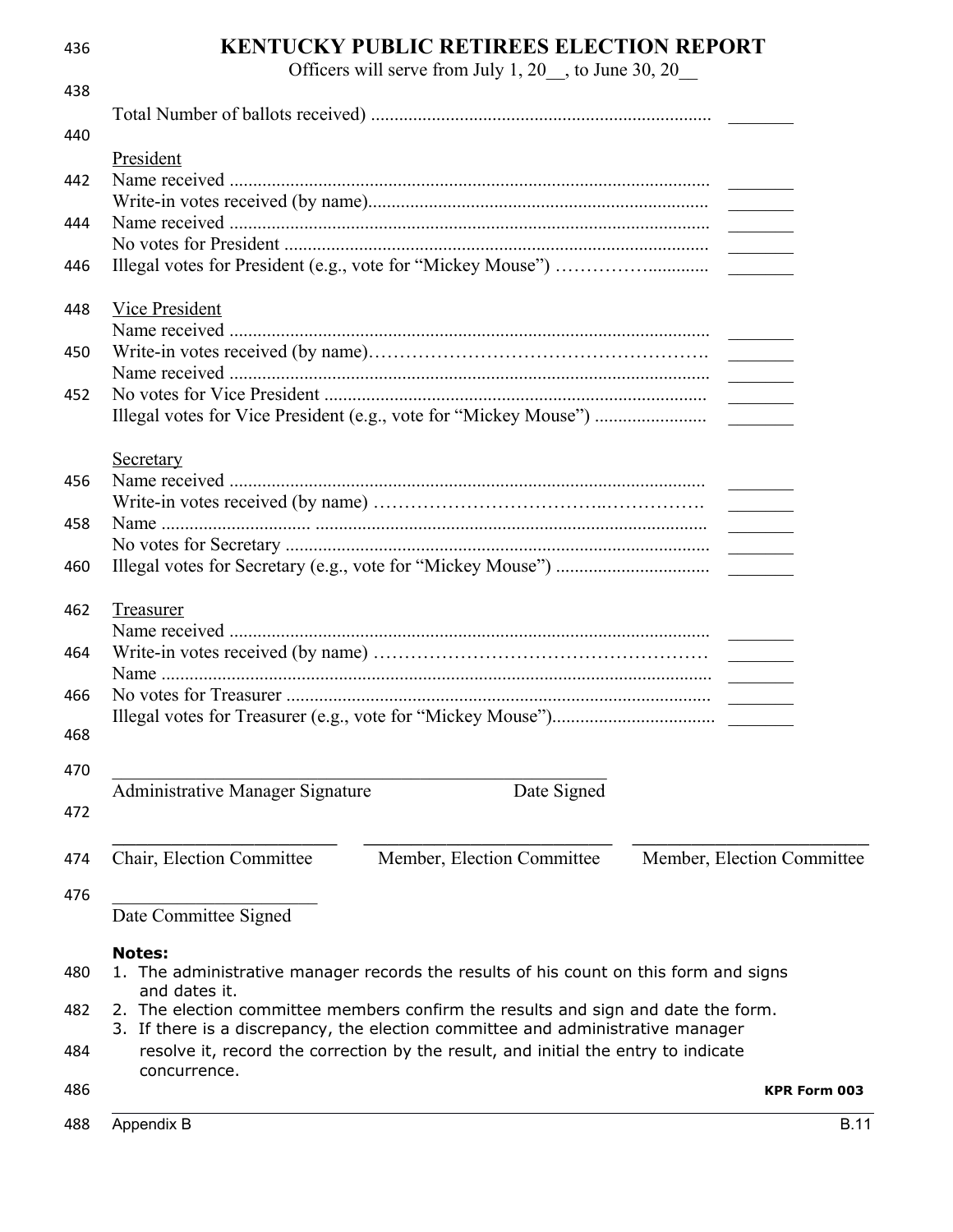| <b>MISCELLANEOUS EXPENSE VOUCHER</b>                                                      |                                                                                   |
|-------------------------------------------------------------------------------------------|-----------------------------------------------------------------------------------|
| KENTUCKY PUBLIC RETIREES, INC.                                                            |                                                                                   |
| P.O. BOX 4082<br>FRANKFORT, KENTUCKY 40604                                                |                                                                                   |
|                                                                                           |                                                                                   |
|                                                                                           |                                                                                   |
| <b>CLAIMANT</b>                                                                           | <b>DATE</b>                                                                       |
|                                                                                           |                                                                                   |
|                                                                                           |                                                                                   |
|                                                                                           |                                                                                   |
| <b>DESCRIPTION /PURPOSE</b>                                                               | <b>TOTAL</b>                                                                      |
|                                                                                           |                                                                                   |
|                                                                                           |                                                                                   |
|                                                                                           |                                                                                   |
|                                                                                           |                                                                                   |
|                                                                                           |                                                                                   |
|                                                                                           |                                                                                   |
| the control of the control of the control of the control of the control of the control of | the control of the control of the<br>the control of the control of the control of |
| <b>GRAND TOTAL</b>                                                                        | $\mathbb{S}$<br><u> 1989 - Johann Barbara, martxa amerikan</u>                    |
|                                                                                           |                                                                                   |
|                                                                                           | Date: $\qquad \qquad$                                                             |
|                                                                                           | Date:                                                                             |
|                                                                                           |                                                                                   |
|                                                                                           | <b>KPR Form 004</b>                                                               |
| Appendix B                                                                                | B.12                                                                              |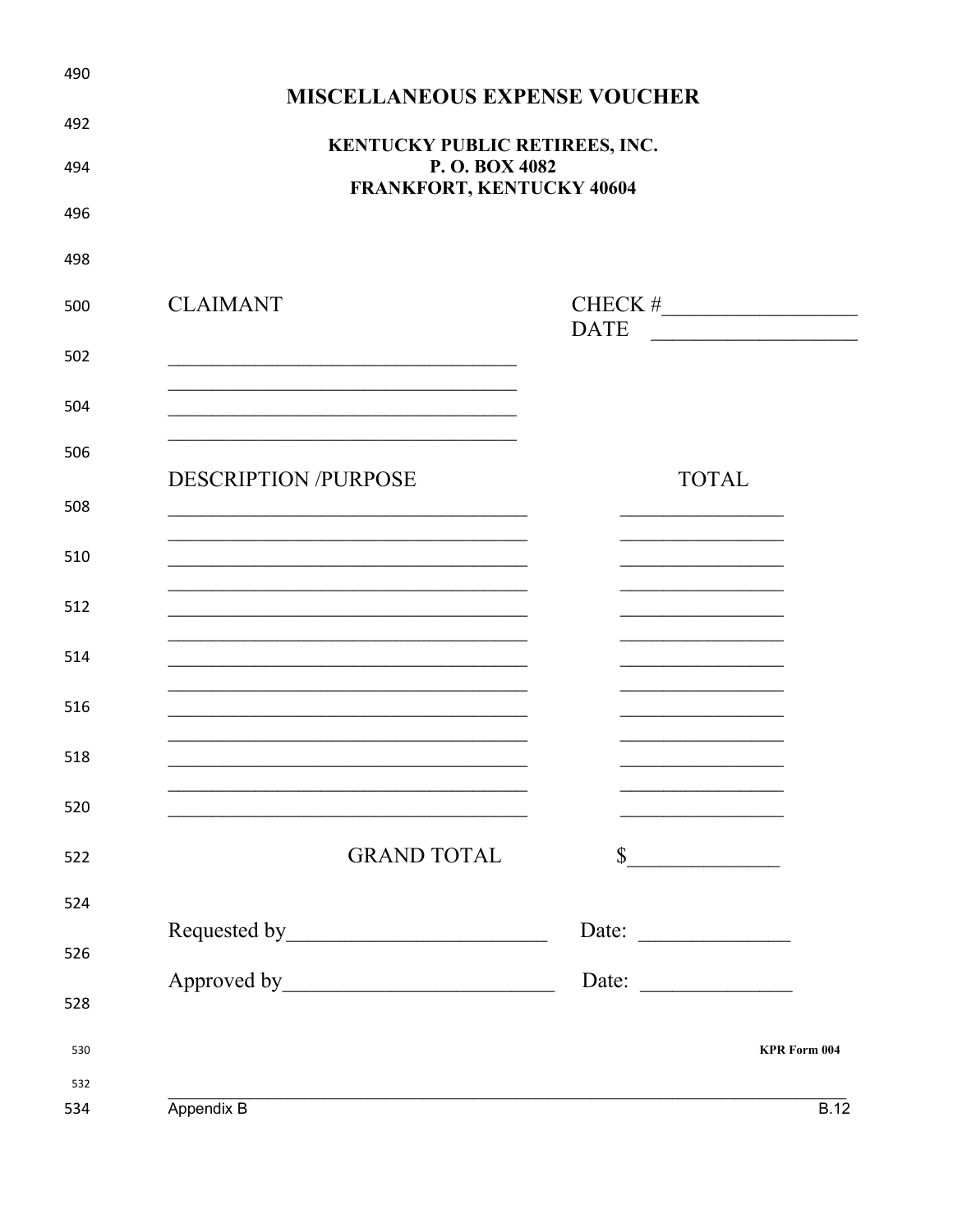| 536 |                                                                                                       |                                       | <b>TRAVEL EXPENSE VOUCHER</b> |                                                                                                                                                                                                                                                                                                                                                                     |
|-----|-------------------------------------------------------------------------------------------------------|---------------------------------------|-------------------------------|---------------------------------------------------------------------------------------------------------------------------------------------------------------------------------------------------------------------------------------------------------------------------------------------------------------------------------------------------------------------|
| 538 |                                                                                                       | <b>KENTUCKY PUBLIC RETIREES, INC.</b> | <b>PO Box 4082</b>            |                                                                                                                                                                                                                                                                                                                                                                     |
| 540 |                                                                                                       |                                       | Frankfort, KY 40604           |                                                                                                                                                                                                                                                                                                                                                                     |
| 542 |                                                                                                       |                                       |                               |                                                                                                                                                                                                                                                                                                                                                                     |
| 544 |                                                                                                       |                                       |                               |                                                                                                                                                                                                                                                                                                                                                                     |
| 546 |                                                                                                       |                                       |                               |                                                                                                                                                                                                                                                                                                                                                                     |
| 548 |                                                                                                       |                                       |                               |                                                                                                                                                                                                                                                                                                                                                                     |
| 550 | DESCRIPTION OF EXPENSES (INDICATE ALL EXPENSES INCLUDED ON THIS REQUEST):                             |                                       |                               |                                                                                                                                                                                                                                                                                                                                                                     |
| 552 |                                                                                                       |                                       |                               |                                                                                                                                                                                                                                                                                                                                                                     |
| 554 |                                                                                                       |                                       |                               |                                                                                                                                                                                                                                                                                                                                                                     |
| 556 |                                                                                                       |                                       |                               |                                                                                                                                                                                                                                                                                                                                                                     |
| 558 | MEALS: BREAKFAST_______________LUNCH______________DINNER________________________ TOTAL_\$____________ |                                       |                               |                                                                                                                                                                                                                                                                                                                                                                     |
| 560 |                                                                                                       |                                       |                               |                                                                                                                                                                                                                                                                                                                                                                     |
| 562 |                                                                                                       |                                       |                               |                                                                                                                                                                                                                                                                                                                                                                     |
| 564 |                                                                                                       |                                       |                               |                                                                                                                                                                                                                                                                                                                                                                     |
| 566 |                                                                                                       |                                       |                               |                                                                                                                                                                                                                                                                                                                                                                     |
| 568 | MEALS: BREAKFAST___________________LUNCH__________________DINNER________________                      |                                       |                               | TOTAL <sub>2</sub>                                                                                                                                                                                                                                                                                                                                                  |
| 570 |                                                                                                       |                                       |                               |                                                                                                                                                                                                                                                                                                                                                                     |
| 572 |                                                                                                       |                                       |                               |                                                                                                                                                                                                                                                                                                                                                                     |
| 574 |                                                                                                       |                                       |                               |                                                                                                                                                                                                                                                                                                                                                                     |
| 576 |                                                                                                       |                                       |                               |                                                                                                                                                                                                                                                                                                                                                                     |
| 578 |                                                                                                       |                                       |                               |                                                                                                                                                                                                                                                                                                                                                                     |
| 580 | TOTAL AMOUNT REQUESTED                                                                                |                                       |                               | $\begin{picture}(20,10) \put(0,0){\vector(1,0){100}} \put(15,0){\vector(1,0){100}} \put(15,0){\vector(1,0){100}} \put(15,0){\vector(1,0){100}} \put(15,0){\vector(1,0){100}} \put(15,0){\vector(1,0){100}} \put(15,0){\vector(1,0){100}} \put(15,0){\vector(1,0){100}} \put(15,0){\vector(1,0){100}} \put(15,0){\vector(1,0){100}} \put(15,0){\vector(1,0){100}} \$ |
| 582 |                                                                                                       |                                       |                               |                                                                                                                                                                                                                                                                                                                                                                     |
| 584 |                                                                                                       |                                       |                               | <b>KPR Form 005</b>                                                                                                                                                                                                                                                                                                                                                 |
| 586 | Appendix B                                                                                            |                                       |                               | <b>B.13</b>                                                                                                                                                                                                                                                                                                                                                         |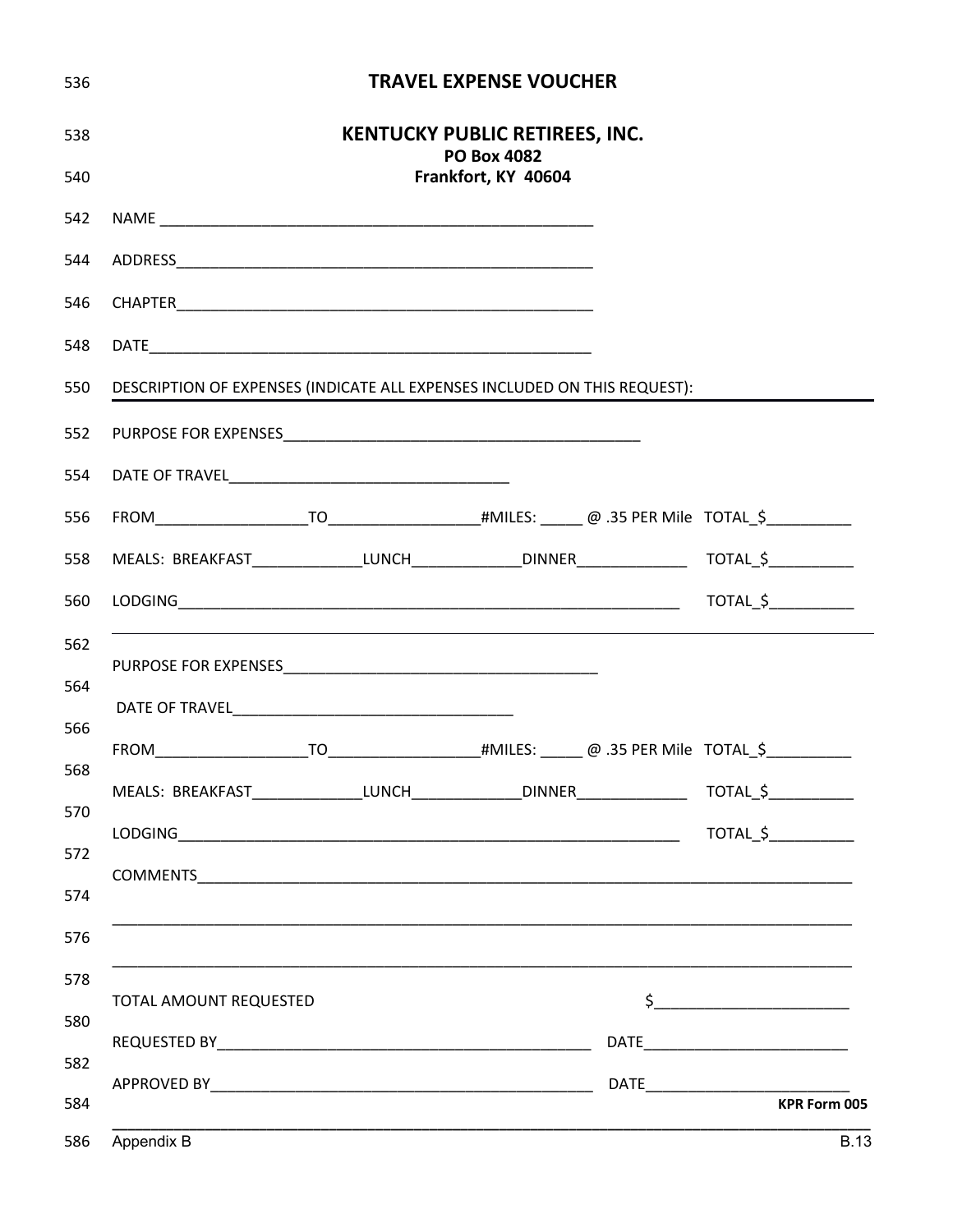**TREASURER'S ANNUAL FINANCIAL SUMMARY KENTUCKY PUBLIC RETIREES, INC.** 

|            |                                                    |                                                                              | After 31st of December each year, Chapter and the state treasurer should reconcile their financial records for the<br>calendar year ending in preparation for the annual audit required by the Kentucky Public Retirees. |                     |
|------------|----------------------------------------------------|------------------------------------------------------------------------------|--------------------------------------------------------------------------------------------------------------------------------------------------------------------------------------------------------------------------|---------------------|
|            |                                                    |                                                                              |                                                                                                                                                                                                                          |                     |
|            | <b>Reconciling the financial records involves:</b> |                                                                              | A. Closing out the calendar year showing all balances of funds; also, beginning the new calendar year with the                                                                                                           |                     |
|            |                                                    |                                                                              | "beginning balance" being the same as the "ending balance" of the year just ended.                                                                                                                                       |                     |
|            |                                                    | B. A review to ensure that every item of income is described and documented. |                                                                                                                                                                                                                          |                     |
|            |                                                    |                                                                              | C. A review to ensure that each expense is described and documented with an invoice, receipt, expense voucher,<br>copy of minutes, or a memorandum approved by the president concerning the expense in question.         |                     |
|            | D. Rechecking of numbers and balances.             |                                                                              |                                                                                                                                                                                                                          |                     |
|            |                                                    |                                                                              | E. Completion of this Annual Financial Summary report, which should be helpful in reconciling the ending year                                                                                                            |                     |
|            |                                                    |                                                                              | financial records. This report should also be sent with your financial records for the annual audit.                                                                                                                     |                     |
|            |                                                    |                                                                              |                                                                                                                                                                                                                          |                     |
|            |                                                    | <b>BEGINNING BALANCES</b> (at the beginning of the calendar year just ended) |                                                                                                                                                                                                                          |                     |
|            |                                                    |                                                                              |                                                                                                                                                                                                                          |                     |
|            |                                                    |                                                                              |                                                                                                                                                                                                                          |                     |
|            |                                                    |                                                                              |                                                                                                                                                                                                                          |                     |
|            |                                                    |                                                                              |                                                                                                                                                                                                                          |                     |
|            |                                                    | <b>INCOME FOR THE YEAR - (totals according to source of income)</b>          |                                                                                                                                                                                                                          |                     |
|            |                                                    |                                                                              |                                                                                                                                                                                                                          |                     |
|            |                                                    |                                                                              |                                                                                                                                                                                                                          |                     |
|            |                                                    |                                                                              |                                                                                                                                                                                                                          |                     |
|            |                                                    |                                                                              |                                                                                                                                                                                                                          |                     |
|            | <b>CHECKING ACCOUNT ACTIVITY</b>                   |                                                                              |                                                                                                                                                                                                                          |                     |
| 5.         |                                                    |                                                                              |                                                                                                                                                                                                                          |                     |
| 6.         |                                                    |                                                                              |                                                                                                                                                                                                                          |                     |
| 7.         |                                                    |                                                                              |                                                                                                                                                                                                                          |                     |
| 8.         |                                                    |                                                                              |                                                                                                                                                                                                                          |                     |
|            |                                                    |                                                                              |                                                                                                                                                                                                                          |                     |
|            |                                                    | <b>CERTIFICATES OF DEPOSIT (CDs) AND OTHER ACCOUNTS</b>                      |                                                                                                                                                                                                                          |                     |
|            |                                                    | Describe any changes in these Beginning Balances during the year just ended. |                                                                                                                                                                                                                          |                     |
|            |                                                    |                                                                              |                                                                                                                                                                                                                          |                     |
|            |                                                    |                                                                              |                                                                                                                                                                                                                          |                     |
|            |                                                    |                                                                              |                                                                                                                                                                                                                          |                     |
|            |                                                    |                                                                              |                                                                                                                                                                                                                          |                     |
|            |                                                    |                                                                              |                                                                                                                                                                                                                          |                     |
|            |                                                    |                                                                              |                                                                                                                                                                                                                          |                     |
|            |                                                    |                                                                              |                                                                                                                                                                                                                          |                     |
|            | <b>REPORT PREPARED BY (Signature)</b>              |                                                                              | <u> 1980 - Andrea Andrew Maria (h. 1980).</u>                                                                                                                                                                            |                     |
|            |                                                    | <b>Treasurer</b>                                                             |                                                                                                                                                                                                                          | Date                |
|            |                                                    |                                                                              |                                                                                                                                                                                                                          | <b>KPR Form 006</b> |
|            |                                                    |                                                                              |                                                                                                                                                                                                                          | <b>B.14</b>         |
| Appendix B |                                                    |                                                                              |                                                                                                                                                                                                                          |                     |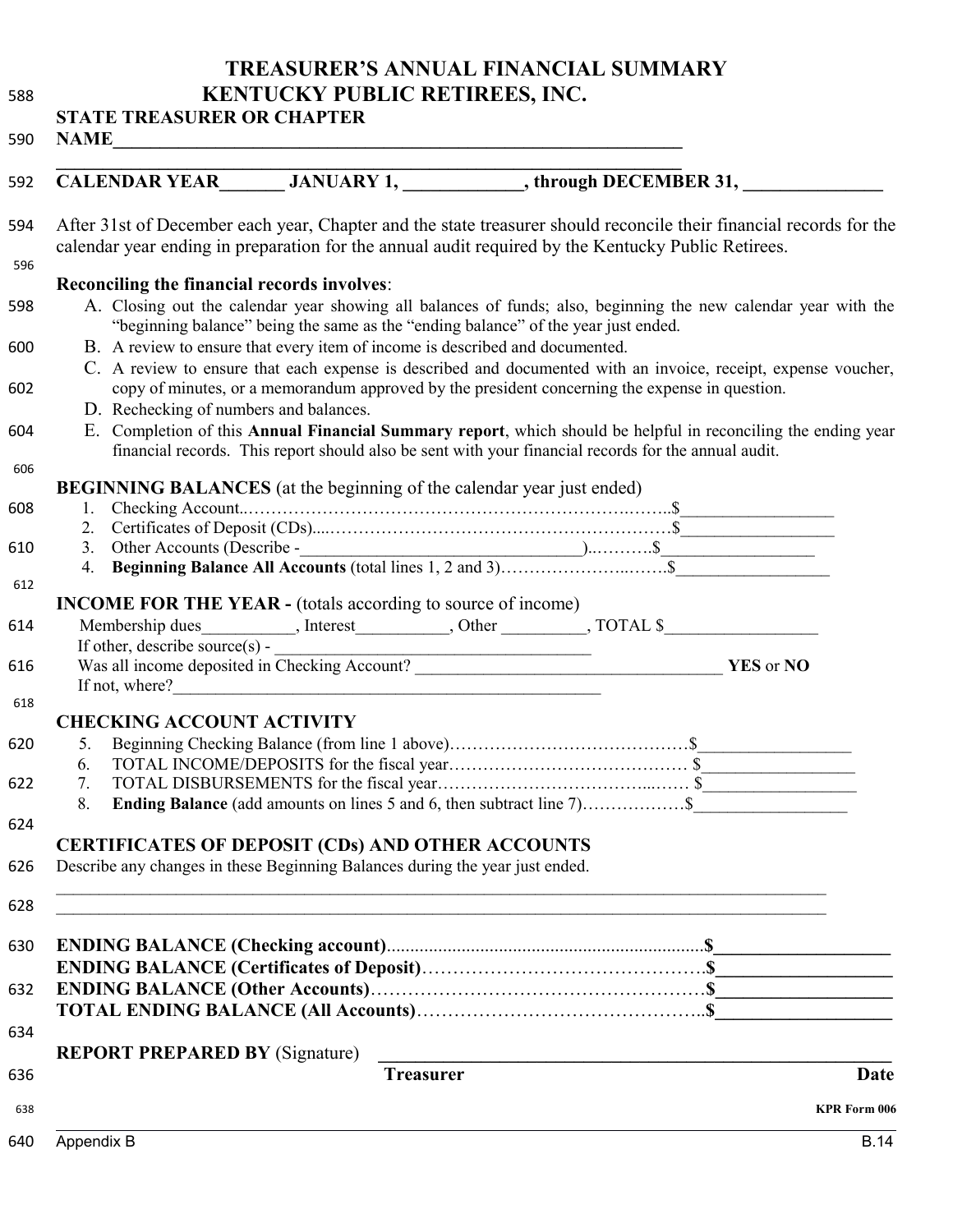| 642 | Leaders' Swearing-in and Code of Ethics Information |
|-----|-----------------------------------------------------|
| 644 | Refer to Chapter 15, Page 15.4                      |
| 646 |                                                     |
| 648 |                                                     |
| 650 |                                                     |
| 652 |                                                     |
| 654 |                                                     |
| 656 |                                                     |
| 658 |                                                     |
| 660 |                                                     |
| 662 |                                                     |
| 664 |                                                     |
| 666 |                                                     |
| 668 |                                                     |
| 670 |                                                     |
| 672 |                                                     |
| 674 |                                                     |
| 676 |                                                     |
| 678 |                                                     |
| 680 |                                                     |
| 682 |                                                     |
| 684 |                                                     |
| 686 |                                                     |
| 688 |                                                     |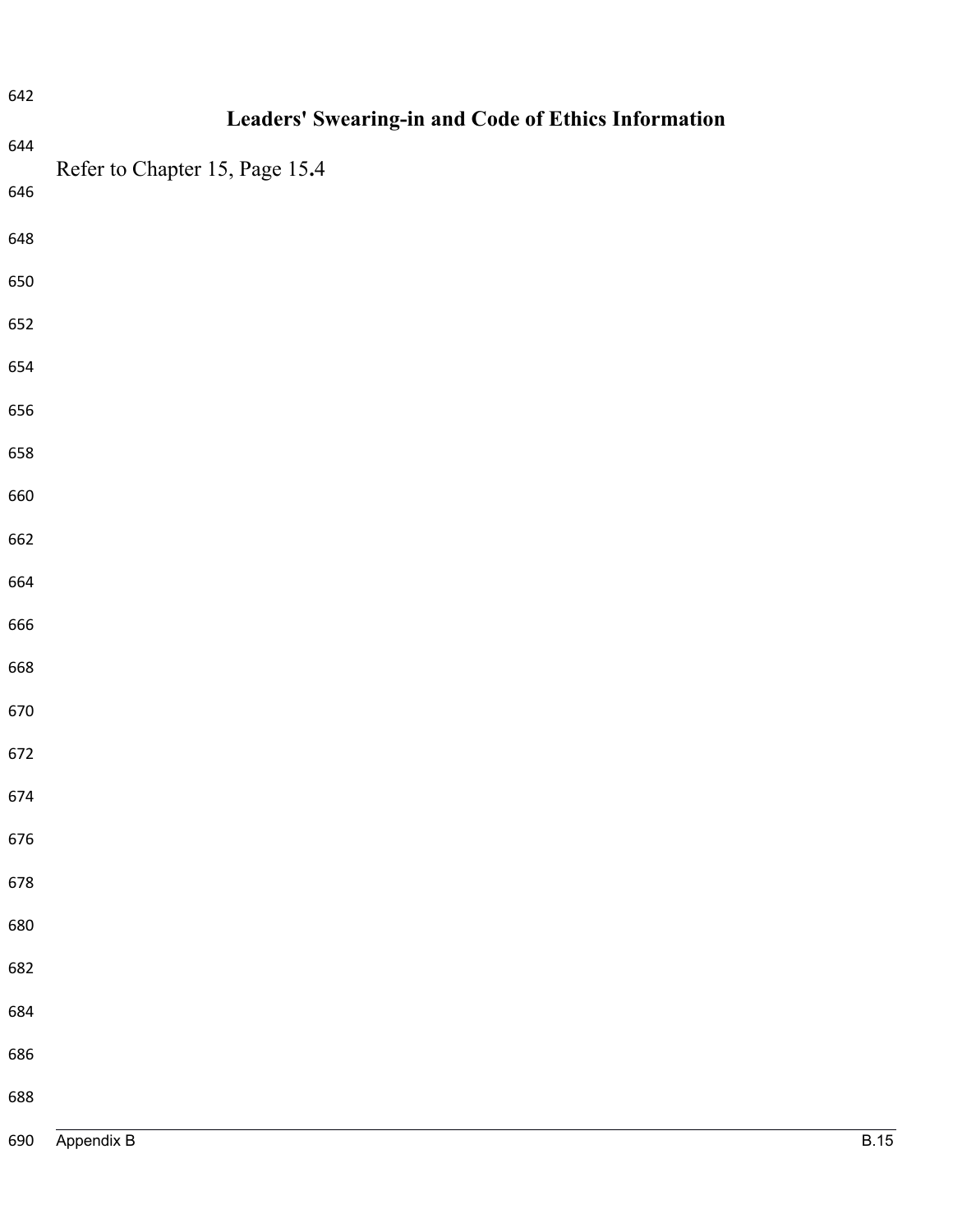

Appendix B

**B.16**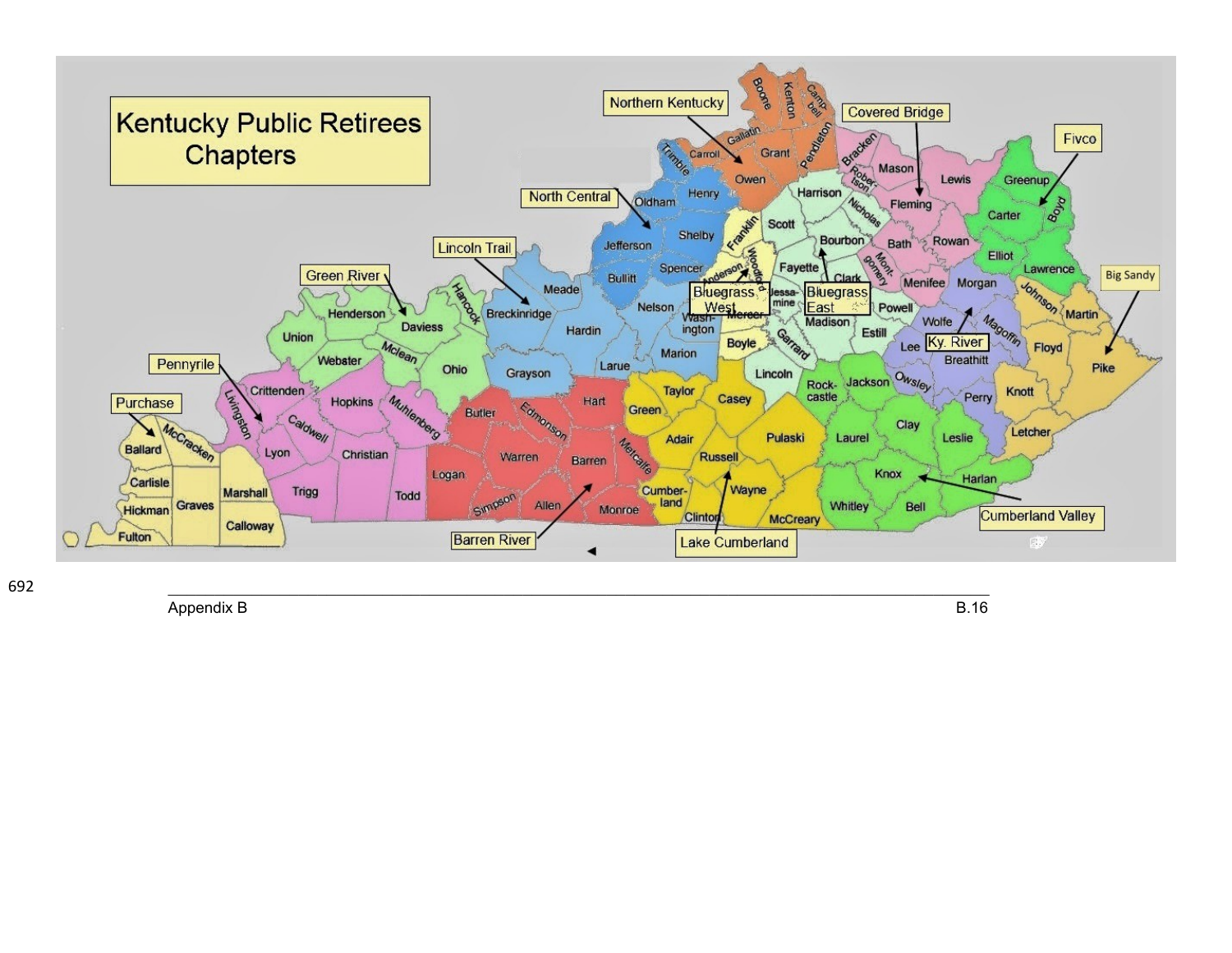## **KENTUCKY COUNTIES**



- 
- 
- 
- 

Appendix B B.17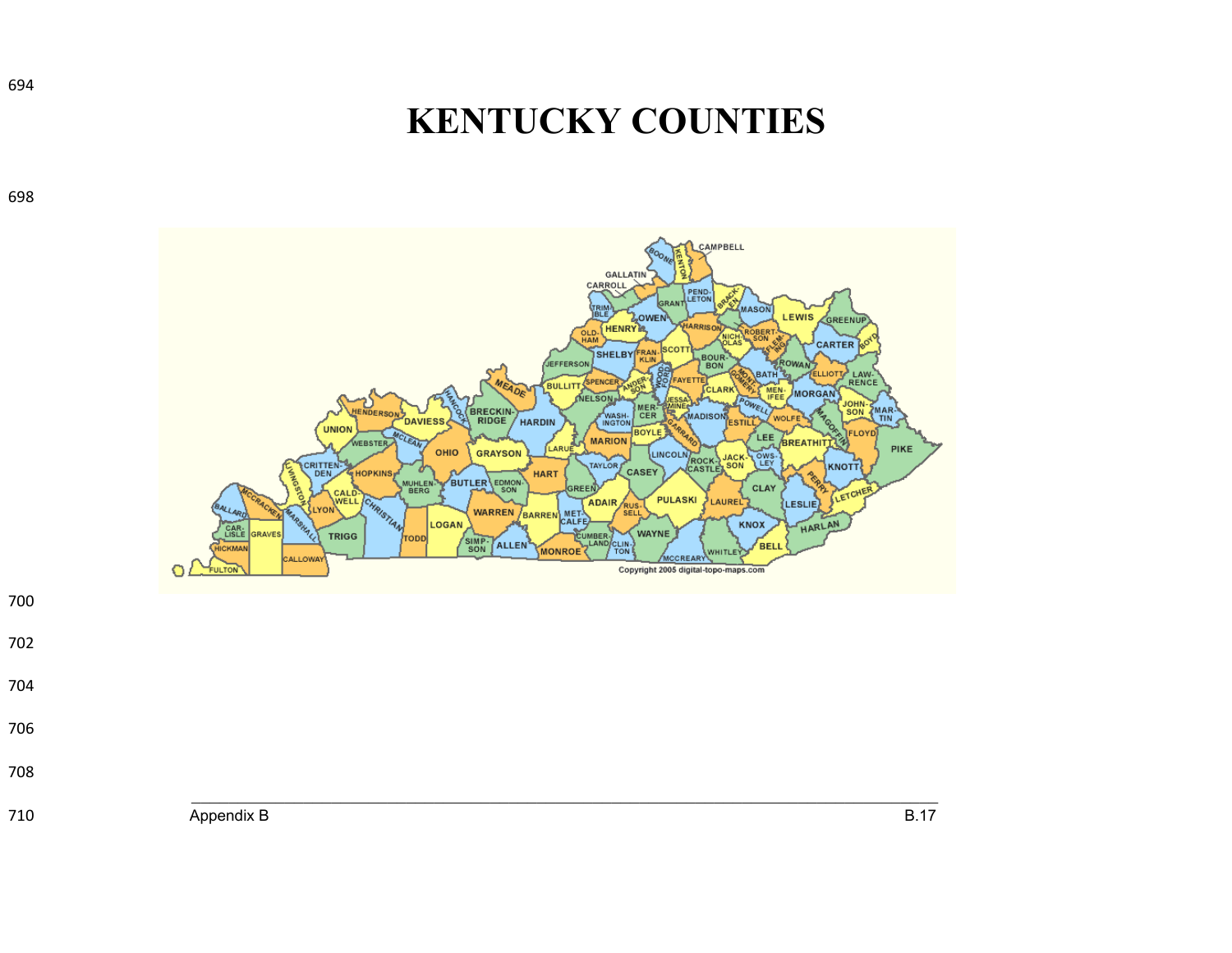| 712        |                                                                                                           |
|------------|-----------------------------------------------------------------------------------------------------------|
| 714        | <b>Sample Meeting Agenda</b>                                                                              |
| 716        | Meeting<br>Agenda                                                                                         |
| 718        | Day, Date                                                                                                 |
| 720        | Call to Order                                                                                             |
| 722        | <b>Opening Ceremonies</b><br><b>Invocation/Spiritual Thought</b>                                          |
| 724        | Pledge Allegiance to the Flag of the United States of America                                             |
| 726        | Roll Call                                                                                                 |
| 728        | Adoption of Agenda (if distributed)                                                                       |
|            | Reading and Approval of Minutes                                                                           |
| 730        | Reports of Officers, Boards, and Standing Committees                                                      |
| 732        | (List those to report, in order listed in bylaws)                                                         |
| 734        | Reports of Special Committees (announced only if such committees<br>are prepared or instructed to report) |
| 736        | Special Orders (announced only if there are special orders)                                               |
| 738        |                                                                                                           |
| 740        | <b>Unfinished Business and General Orders</b>                                                             |
| 742        | New Business                                                                                              |
| 744        | Announcements                                                                                             |
| 746        | Adjournment                                                                                               |
| 748        |                                                                                                           |
|            |                                                                                                           |
| 750        |                                                                                                           |
| 752        |                                                                                                           |
| 754        |                                                                                                           |
| 756        |                                                                                                           |
| 758<br>760 |                                                                                                           |
|            | Appendix B<br><b>B.18</b>                                                                                 |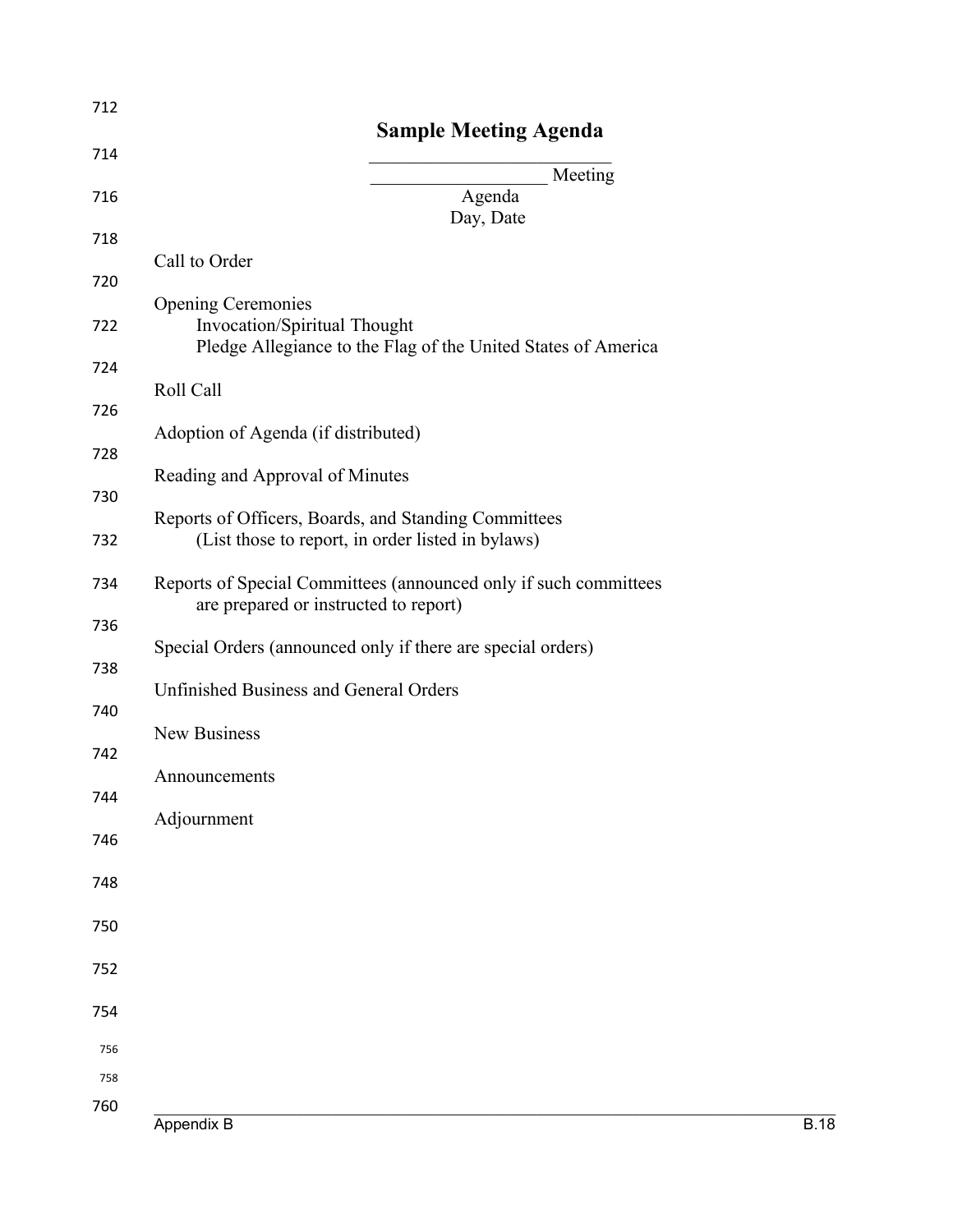| 764 | Sample Letter – Recent Retirees<br>(Date)                                                                                                                                                                                                                                               |  |  |
|-----|-----------------------------------------------------------------------------------------------------------------------------------------------------------------------------------------------------------------------------------------------------------------------------------------|--|--|
| 766 | < <first name="">&gt; &lt;<last name="">&gt;</last></first>                                                                                                                                                                                                                             |  |  |
| 768 | < <address>&gt;</address>                                                                                                                                                                                                                                                               |  |  |
| 770 | << City, >> << State>> << Zip Code>>                                                                                                                                                                                                                                                    |  |  |
| 772 | Dear < <first name="">&gt;:</first>                                                                                                                                                                                                                                                     |  |  |
| 774 | It is our understanding that you have just recently retired from state government, and we are<br>inviting you to join the ______________________Chapter of Kentucky Public Retirees.                                                                                                    |  |  |
| 776 | Kentucky Public Retirees is a non-profit organization of retired Kentucky government employees<br>who wish to have input into their retirement future. Purposes of KPR include:                                                                                                         |  |  |
| 778 | Protecting and improving our retirement benefits.<br>$\bullet$                                                                                                                                                                                                                          |  |  |
| 780 | Representing and promoting the interests of retirees before the General Assembly,<br>$\bullet$<br>State Retirement Board, and other agencies.                                                                                                                                           |  |  |
| 782 | Providing advice and consultation to public officials in matters such as health<br>$\bullet$<br>insurance.                                                                                                                                                                              |  |  |
| 784 | Providing an outlet for fellowship and community service for retirees.<br>$\bullet$                                                                                                                                                                                                     |  |  |
| 786 | Our organization has been, and continues to be, central to the effort to protect the retirement<br>benefits of retirees and current employees and to modernize the pension system to ensure a                                                                                           |  |  |
| 788 | financially sound and sustainable retirement program.                                                                                                                                                                                                                                   |  |  |
| 790 | I encourage you to join KPR and to be as active as your situation will allow. Some members<br>can be involved to a great extent; others cannot attend meetings, but can make phone calls or<br>write letters to legislators. Every member counts. The larger our membership number, the |  |  |
| 792 | more influential our voices!!                                                                                                                                                                                                                                                           |  |  |
| 794 | Our Chapter meets for lunch at<br>. You                                                                                                                                                                                                                                                 |  |  |
| 796 | Date $\qquad \qquad$<br>are invited to our next meeting, which will be held on<br>For<br>more specific information, please contact                                                                                                                                                      |  |  |
| 798 | So won't you join Kentucky Public Retirees by completing the enclosed application and mailing                                                                                                                                                                                           |  |  |
| 800 | it in accordance with the information on it? Annual dues are \$15, but membership is free for the                                                                                                                                                                                       |  |  |
| 802 | balance of the year in which you sign up. By joining today, you will receive the remaining<br>portion of (year) as a free membership. You will be billed for (year) dues after January 1, (year).                                                                                       |  |  |
| 804 | Sincerely,                                                                                                                                                                                                                                                                              |  |  |
| 806 | , President                                                                                                                                                                                                                                                                             |  |  |
| 808 | Chapter<br>Enclosure - Membership Application                                                                                                                                                                                                                                           |  |  |
| 810 |                                                                                                                                                                                                                                                                                         |  |  |
|     | Appendix B<br><b>B.19</b>                                                                                                                                                                                                                                                               |  |  |